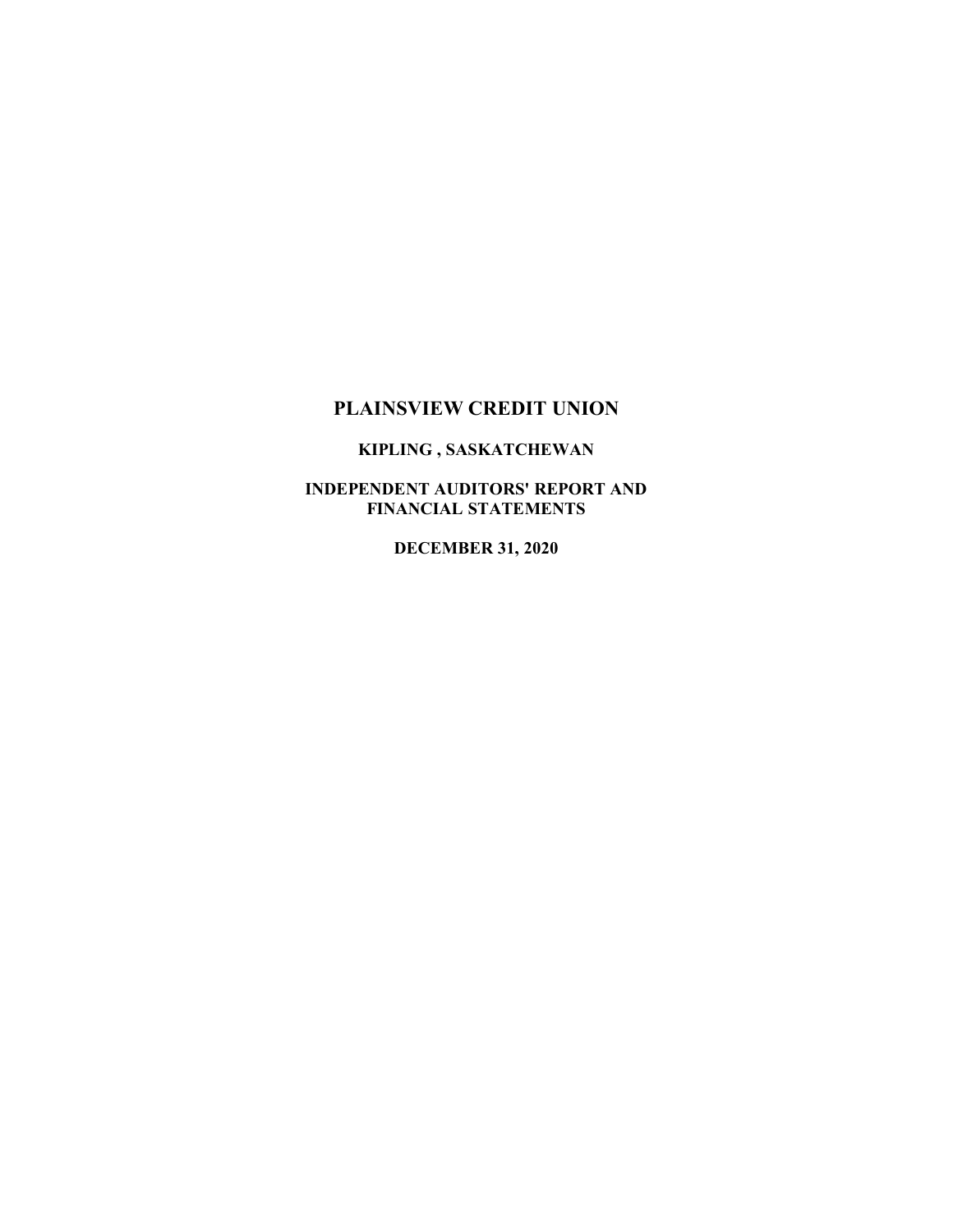# **MANAGEMENT'S RESPONSIBILITY COMMUNICATION**

## **To the Members,**

## **Plainsview Credit Union**

Management has responsibility for preparing the accompanying financial statements and ensuring that all information in the annual report is consistent with the statements. This responsibility includes selecting appropriate accounting principles and making objective judgements and estimates in accordance with International Financial Reporting Standards.

In discharging its responsibilities for the integrity and fairness of the financial statements and for the accounting systems from which they are derived, management maintains the necessary system of internal controls designed to provide assurance that transactions are authorized, assets are safeguarded and proper records are maintained.

Ultimate responsibility for financial statements to members lies with the Board of Directors. An Audit Committee of Directors is appointed by the Board to review financial statements in detail with management and to report to the Board of Directors prior to their approval of the financial statements for publication.

Independent auditors appointed by the members audit the financial statements and meet separately with both the Audit Committee and management to review their findings. The independent auditors report directly to the members and their report follows. The independent auditors have full and free access to the Audit Committee to discuss their audit and their findings as to the integrity of the Credit Union's financial reporting and the adequacy of the system of internal controls.

Sur **\_\_\_\_\_\_\_\_\_\_\_\_\_\_\_\_\_\_\_\_\_\_\_\_\_\_\_\_ \_\_\_\_\_\_\_\_\_\_\_\_\_\_\_\_\_\_\_\_\_\_\_\_\_\_\_\_**

**Chief Executive Officer Chief Financial Officer**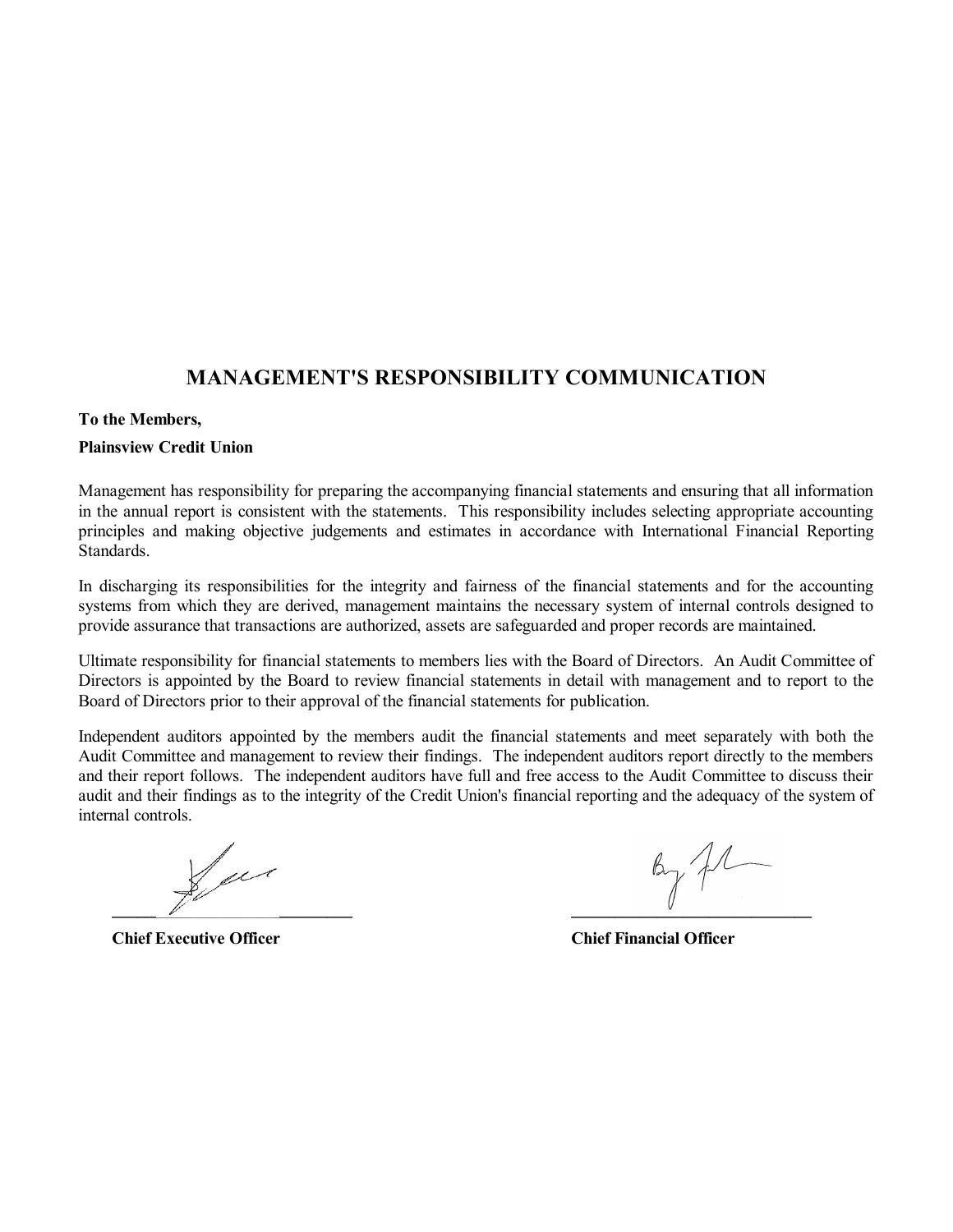

## **INDEPENDENT AUDITORS' REPORT**

## **To the Members, Plainsview Credit Union**

#### *Opinion*

We have audited the financial statements of **Plainsview Credit Union** , which comprise the statement of financial position as at December 31, 2020, and the statements of changes in members equity, comprehensive income, and cash flows for the year then ended, and notes to the financial statements, including a summary of significant accounting policies.

In our opinion, the accompanying financial statements present fairly, in all material respects, the financial position of the Credit Union as at December 31, 2020, and its financial performance and cash flows for the year then ended in accordance with International Financial Reporting Standards.

#### *Basis for Opinion*

We conducted our audit in accordance with Canadian generally accepted auditing standards. Our responsibilities under those standards are further described in the *Auditor's Responsibilities for the Audit of the Financial Statements* section of our report. We are independent of the Credit Union in accordance with the ethical requirements that are relevant to our audit of the financial statements in Saskatchewan, and we have fulfilled our other ethical responsibilities in accordance with these requirements. We believe that the audit evidence we have obtained is sufficient and appropriate to provide a basis for our opinion.

## *Responsibilities of Management and Those Charged with Governance for the Financial Statements*

Management is responsible for the preparation and fair presentation of the financial statements in accordance with International Financial Reporting Standards, and for such internal control as management determines is necessary to enable the preparation of financial statements that are free from material misstatement, whether due to fraud or error.

In preparing the financial statements, management is responsible for assessing the Credit Union's ability to continue as a going concern, disclosing, as applicable, matters related to going concern and using the going concern basis of accounting unless management either intends to liquidate the Credit Union or to cease operations, or has no realistic alternative but to do so.

Those charged with governance are responsible for overseeing the Credit Union's financial reporting process.

## *Auditor's Responsibilities for the Audit of the Financial Statements*

Our objectives are to obtain reasonable assurance about whether the financial statements as a whole are free from material misstatement, whether due to fraud or error, and to issue an auditor's report that includes our opinion. Reasonable assurance is a high level of assurance, but is not a guarantee that an audit conducted in accordance with Canadian generally accepted auditing standards will always detect a material misstatement when it exists. Misstatements can arise from fraud or error and are considered material if, individually or in the aggregate, they could reasonably be expected to influence the economic decisions of users taken on the basis of these financial statements.

continued .../

#### **SASKATOON**

Suite 200 - 157 2nd Ave North | Saskatoon, SK S7K 2A9 t. 306-653-6100 e. virtus.saskatoon@virtusgroup.ca

#### REGINA Suite 200 - 2208 Scarth Street | Regina, SK S4P 2J6 t. 306-522-6500 e. virtus.regina@virtusgroup.ca

ESTEVAN 1210 4th Street | Estevan, SK S4A 0W9 t. 306-634-6806 e. virtus.estevan@virtusgroup.ca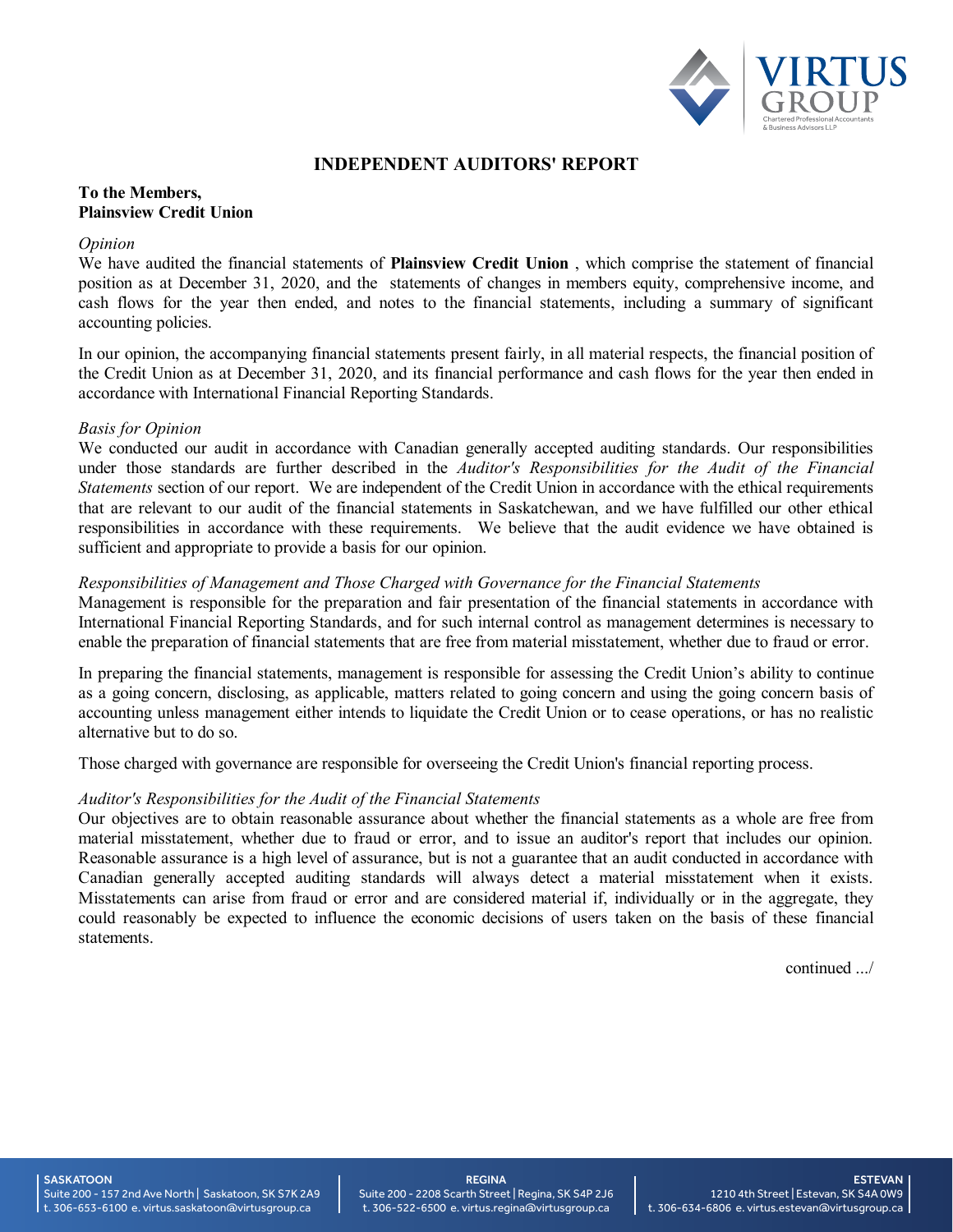## **INDEPENDENT AUDITORS' REPORT continued**

As part of an audit in accordance with Canadian generally accepted auditing standards, we exercise professional judgment and maintain professional skepticism throughout the audit. We also:

- Identify and assess the risks of material misstatement of the financial statements, whether due to fraud or error, design and perform audit procedures responsive to those risks, and obtain audit evidence that is sufficient and appropriate to provide a basis for our opinion. The risk of not detecting a material misstatement resulting from fraud is higher than for one resulting from error, as fraud may involve collusion, forgery, intentional omissions, misrepresentations, or the override of internal control.
- Obtain an understanding of internal control relevant to the audit in order to design audit procedures that are appropriate in the circumstances, but not for the purpose of expressing an opinion on the effectiveness of the Credit Union's internal control.
- Evaluate the appropriateness of accounting policies used and the reasonableness of accounting estimates and related disclosures made by management.
- Conclude on the appropriateness of management's use of the going concern basis of accounting and, based on the audit evidence obtained, whether a material uncertainty exists related to events or conditions that may cast significant doubt on the Credit Union's ability to continue as a going concern. If we conclude that a material uncertainty exists, we are required to draw attention in our auditor's report to the related disclosures in the financial statements or, if such disclosures are inadequate, to modify our opinion. Our conclusions are based on the audit evidence obtained up to the date of our auditor's report. However, future events or conditions may cause the Credit Union to cease to continue as a going concern.
- Evaluate the overall presentation, structure and content of the financial statements, including the disclosures, and whether the financial statements represent the underlying transactions and events in a manner that achieves fair presentation.
- We communicate with those charged with governance regarding, among other matters, the planned scope and significant audit findings, including any significant deficiencies in internal control that we identify during our audit.

**February 23, 2021**

VIRTUS GROUP UP

**Regina, Saskatchewan Chartered Professional Accountants**

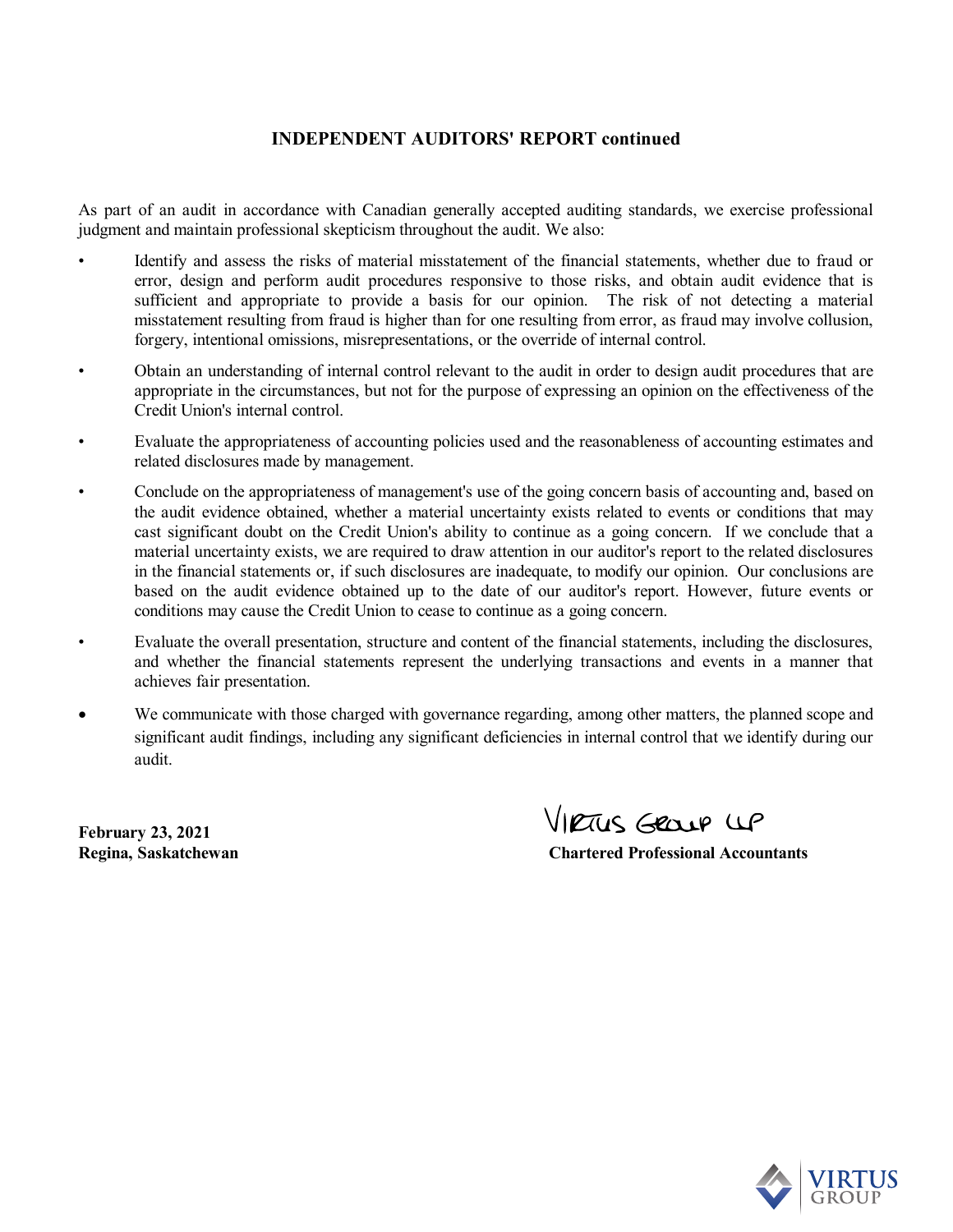## **PLAINSVIEW CREDIT UNION STATEMENT OF FINANCIAL POSITION AS AT DECEMBER 31, 2020 (with comparative figures for 2019)**

| <b>ASSETS</b>                                                                                                                                                                   |                                                                                |                                                                                 |
|---------------------------------------------------------------------------------------------------------------------------------------------------------------------------------|--------------------------------------------------------------------------------|---------------------------------------------------------------------------------|
|                                                                                                                                                                                 | 2020                                                                           | 2019                                                                            |
| Cash and cash equivalents (Note 4)<br><b>Investments</b> (Note 5)<br><b>Loans receivable</b> (Note 6)<br><b>Other assets (Note 7)</b><br><b>Property and equipment (Note 8)</b> | $\mathbf S$<br>16,719,213<br>92,189,511<br>223,917,239<br>176,667<br>7,961,569 | $\mathbb{S}$<br>22,325,108<br>49,653,179<br>222,037,695<br>155,573<br>8,014,634 |
|                                                                                                                                                                                 | 340,964,199                                                                    | \$ 302,186,189                                                                  |
| <b>LIABILITIES</b>                                                                                                                                                              |                                                                                |                                                                                 |
| <b>Deposits</b> (Note 9)<br><b>Other liabilities</b> (Note 11)<br><b>Shares</b> (Note 12)                                                                                       | 311,090,461<br>S.<br>2,296,985<br>26,945<br>313,414,391                        | \$272,939,794<br>2,221,792<br>26,655<br>275,188,241                             |
| <b>MEMBERS' EQUITY</b>                                                                                                                                                          |                                                                                |                                                                                 |
| <b>Retained earnings</b><br>Accumulated other comprehensive income                                                                                                              | 27,549,808                                                                     | 26,997,948                                                                      |
|                                                                                                                                                                                 | 340,964,199                                                                    | \$ 302,186,189                                                                  |
|                                                                                                                                                                                 |                                                                                |                                                                                 |

**APPROVED BY THE BOARD:**<br> $\sqrt{\frac{D}{2}}$ 

 $\Box$  Director  $\Box$  Director  $\Box$  Director  $\Box$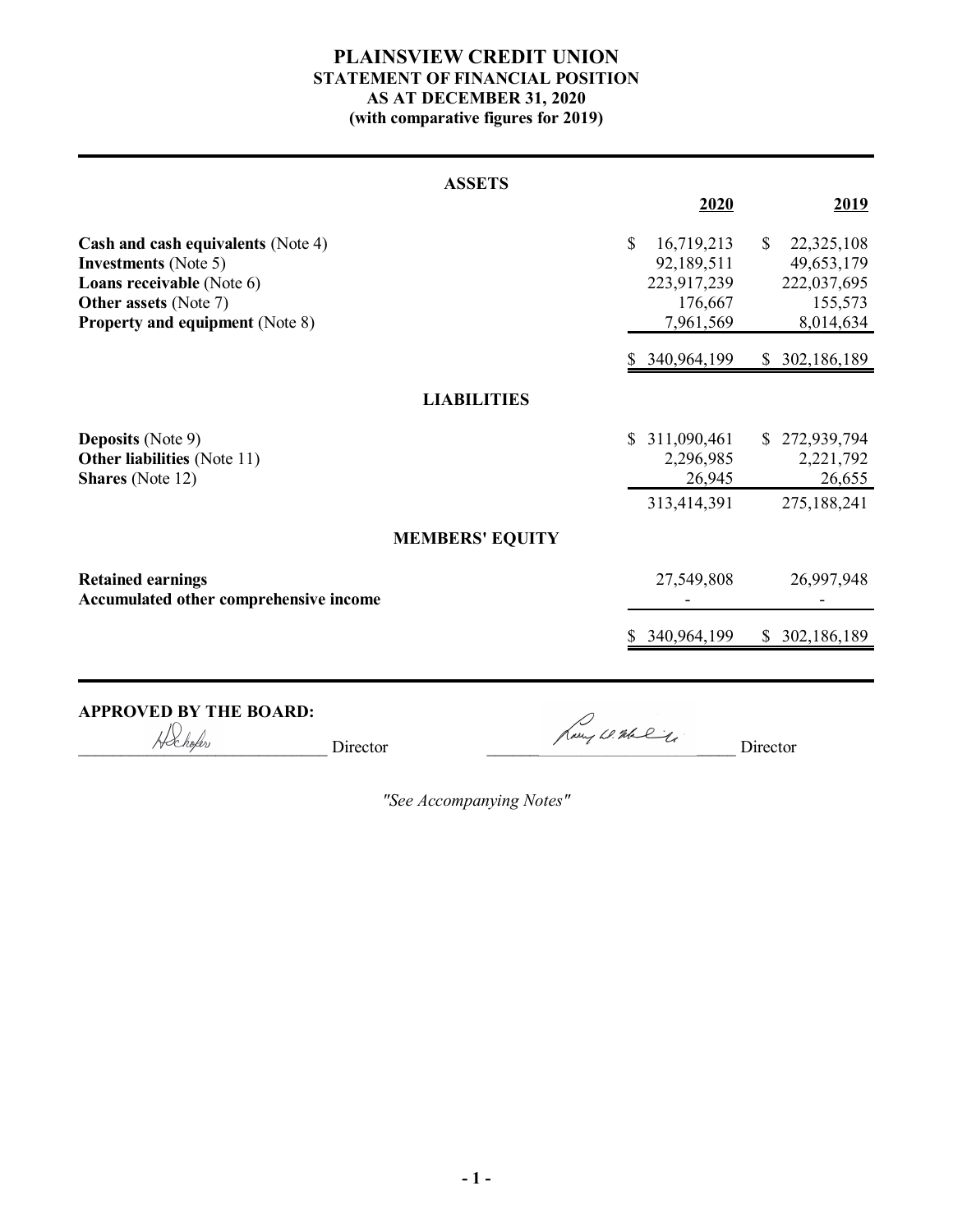# **PLAINSVIEW CREDIT UNION STATEMENT OF CHANGES IN MEMBERS' EQUITY FOR THE YEAR ENDED DECEMBER 31, 2020**

**(with comparative figures for the year ended December 31, 2019)**

|                                                            | 2020             |              | <u>2019</u>  |
|------------------------------------------------------------|------------------|--------------|--------------|
| <b>RETAINED EARNINGS</b>                                   |                  |              |              |
| Retained earnings - beginning of year                      | \$<br>26,997,948 | $\mathbb{S}$ | 25, 221, 798 |
| Net income                                                 | 551,860          |              | 1,776,150    |
| Retained earnings - end of year                            | 27,549,808       | \$           | 26,997,948   |
| <b>ACCUMULATED OTHER COMPREHENSIVE INCOME</b>              |                  |              |              |
| Accumulated other comprehensive income - beginning of year | \$               | \$           |              |
| Other comprehensive income                                 |                  |              |              |
| Accumulated other comprehensive income - end of year       |                  | \$           |              |
|                                                            |                  |              |              |
| <b>TOTAL EQUITY</b>                                        | 27,549,808       | <sup>S</sup> | 26,997,948   |
|                                                            |                  |              |              |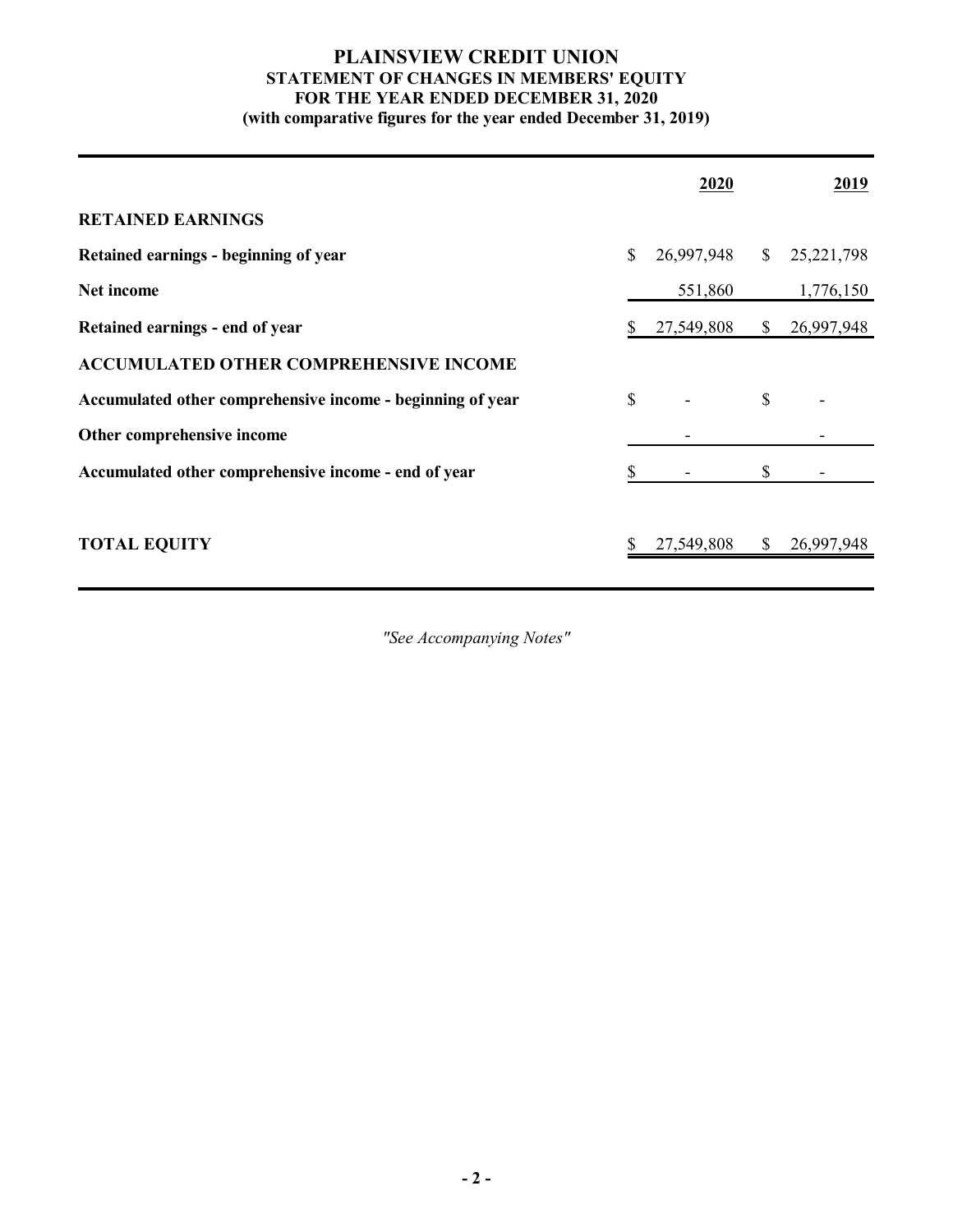# **PLAINSVIEW CREDIT UNION STATEMENT OF COMPREHENSIVE INCOME FOR THE YEAR ENDED DECEMBER 31, 2020**

**(with comparative figures for the year ended December 31, 2019)**

|                                                 | 2020            | 2019            |
|-------------------------------------------------|-----------------|-----------------|
| <b>Interest revenue</b>                         |                 |                 |
| Loan                                            | \$<br>8,682,898 | \$<br>9,802,268 |
| Investment                                      | 880,027         | 907,243         |
|                                                 | 9,562,925       | 10,709,511      |
| <b>Interest expense</b>                         |                 |                 |
| Member deposits                                 | 2,270,728       | 2,817,012       |
| Net interest                                    | 7,292,197       | 7,892,499       |
| <b>Provision for credit losses (recoveries)</b> | 688,348         | (118, 715)      |
| Net interest after provision for credit losses  | 6,603,849       | 8,011,214       |
| <b>Other income</b>                             | 2,316,784       | 2,170,695       |
| <b>Operating expenses</b>                       |                 |                 |
| General business                                | 2,087,465       | 2,134,889       |
| Occupancy                                       | 841,771         | 930,719         |
| Organizational                                  | 135,070         | 138,862         |
| Personnel                                       | 4,885,710       | 4,392,819       |
| Security                                        | 257,936         | 246,340         |
|                                                 | 8,207,952       | 7,843,629       |
| Income before income taxes                      | 712,681         | 2,338,280       |
| <b>Income taxes</b> (Note 17)                   |                 |                 |
| Current                                         | 275,121         | 386,030         |
| Deferred (recovery)                             | (114,300)       | 176,100         |
| Net income before other comprehensive income    | 551,860         | 1,776,150       |
| Other comprehensive income                      |                 |                 |
| <b>Total comprehensive income</b>               | \$<br>551,860   | \$<br>1,776,150 |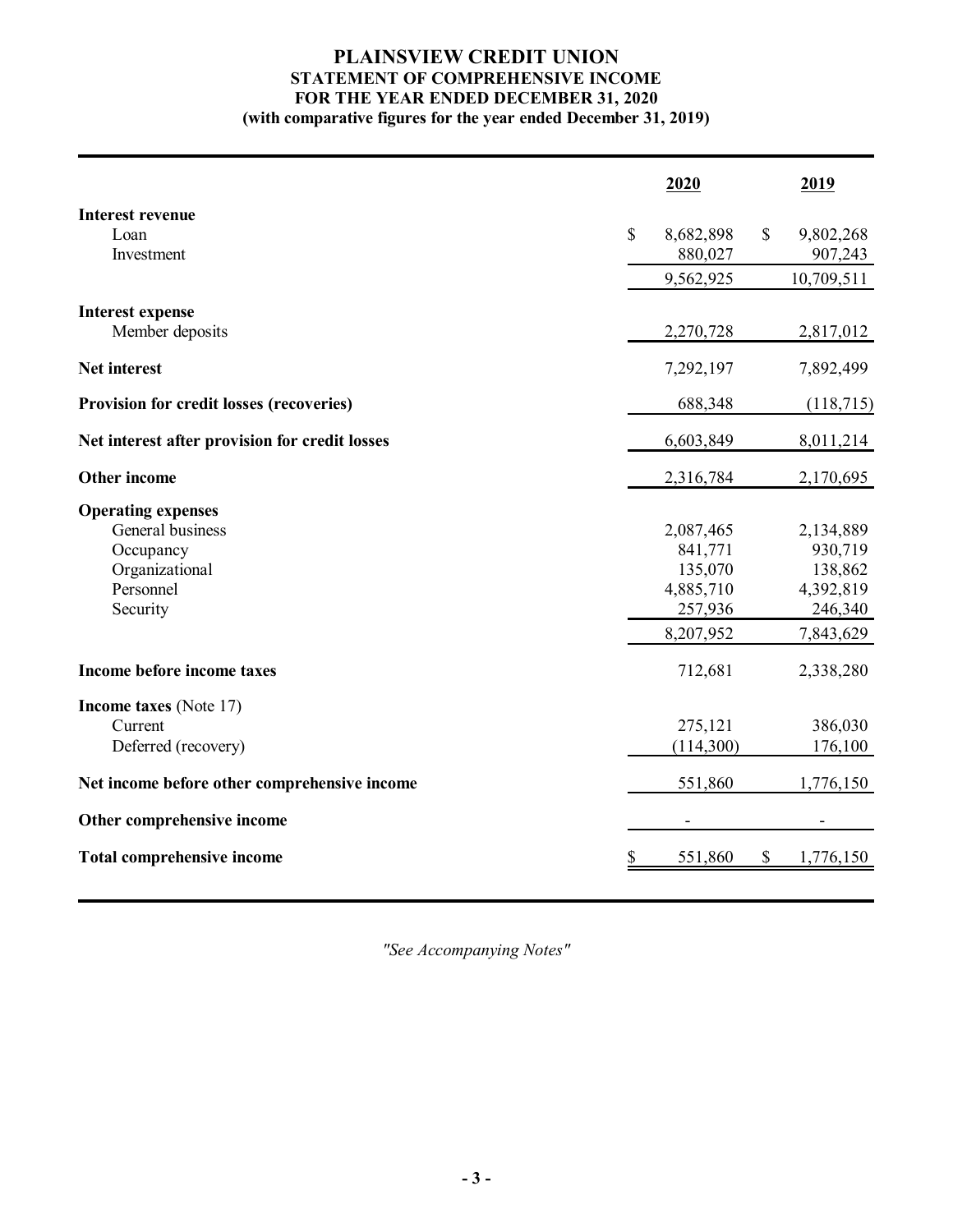# **PLAINSVIEW CREDIT UNION STATEMENT OF CASH FLOWS FOR THE YEAR ENDED DECEMBER 31, 2020**

# **(with comparative figures for the year ended December 31, 2019)**

|                                                                                                       | 2020              |              | 2019                 |
|-------------------------------------------------------------------------------------------------------|-------------------|--------------|----------------------|
| Cash provided by (used in) operating activities:<br>Comprehensive income<br>Items not involving cash: | \$<br>551,860     | $\mathbb{S}$ | 1,776,150            |
| - Amortization                                                                                        | 543,087           |              | 513,837              |
| - Provision for credit losses (recoveries)<br>Net change in other assets and other liabilities        | 688,348<br>54,099 |              | (118, 715)<br>44,579 |
|                                                                                                       | 1,837,394         |              | 2,215,851            |
| Cash provided by (used in) investing activities:                                                      |                   |              |                      |
| Investments                                                                                           | (42, 536, 332)    |              | (13, 584, 275)       |
| Loans receivable                                                                                      | (2,567,892)       |              | 13,833,680           |
| Property and equipment                                                                                | (490, 022)        |              | (654, 509)           |
|                                                                                                       | (45,594,246)      |              | (405, 104)           |
| Cash provided by (used in) financing activities:                                                      |                   |              |                      |
| Deposits<br><b>Shares</b>                                                                             | 38,150,667<br>290 |              | 12,307,656<br>170    |
|                                                                                                       | 38,150,957        |              | 12,307,826           |
| Increase (decrease) in cash                                                                           | (5,605,895)       |              | 14,118,573           |
| Cash position - beginning of year                                                                     | 22,325,108        |              | 8,206,535            |
| Cash position - end of year                                                                           | 16,719,213        | $\mathbb{S}$ | 22,325,108           |
|                                                                                                       |                   |              |                      |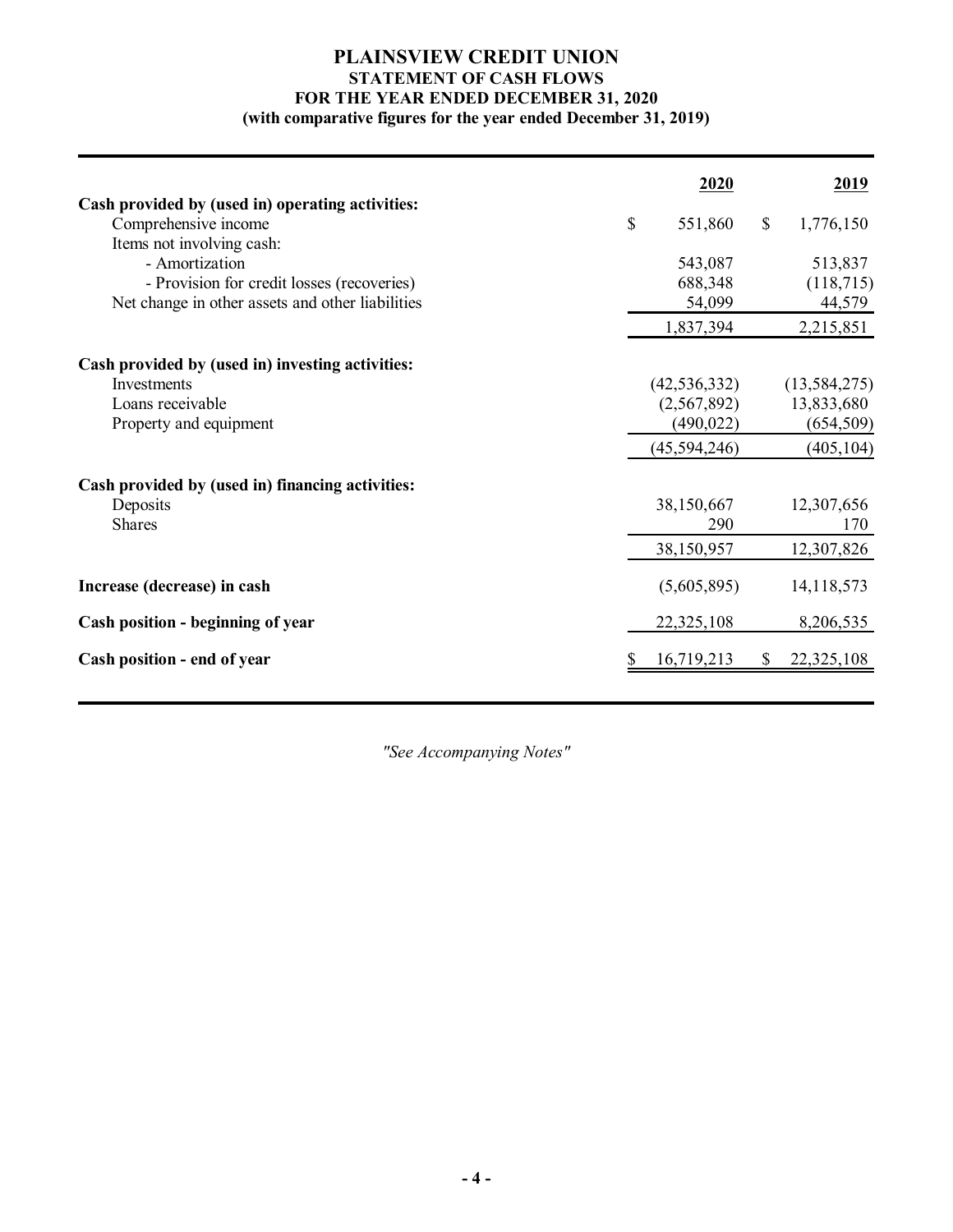## **1. Incorporation and governing legislation**

Plainsview Credit Union is a for profit corporation governed by *The Credit Union Act, 1998* in the Province of Saskatchewan, Canada. The Credit Union's registered office is located in Kipling, Saskatchewan. The Credit Union provides financial services to customers through 9 branches in south east Saskatchewan.

In accordance with The Credit Union Act, 1998, Credit Union Deposit Guarantee Corporation (CUDGC) regulates all credit unions in Saskatchewan. CUDGC establishes Standards of Sound Business Practices, provides regulatory guidance and guarantees the repayment of all deposits, including accrued interest. If a credit union is not in compliance with the standards or regulatory guidance, CUDGC has the authority to take necessary action, which may include reducing or restricting the credit union's authorities and limits, taking preventative actions, issuing a compliance order, placing the credit union under supervision or administration, or issuing an amalgamation order.

## **2. Basis of preparation and statement of compliance**

The financial statements have been prepared in accordance with Part I of the CPA Canada Handbook - International Financial Reporting Standards (IFRS). The financial statements comply with IFRS adopted by the International Accounting Standards Board (IASB).

The financial statements were approved by the Board of Directors on February 23, 2021.

The financial statements have been prepared on the historical cost basis, except for certain financial instruments which are measured at fair value.

Historical cost is generally based on the fair value of the consideration given in exchange for goods and services.

Fair value is the price that would be received to sell an asset or paid to transfer a liability in an orderly transaction between market participants at the measurement date, regardless of whether that price is directly observable or estimated using another valuation technique. In estimating the fair value of an asset or liability the Credit Union takes into account the characteristics of the asset or liability if market participants would take those characteristics into account when pricing the asset or liability at the measurement date.

Fair value for measurement and/or disclosure purposes in these financial statements is determined on such a basis, except for measurements that have some similarities to fair value, but are not fair value, such as value in use on impairment.

The Credit Union follows a fair value hierarchy to categorize the inputs used to measure fair value into Level 1, 2 or 3 based on the degree to which inputs to the fair value measurements are observable and the significance of the inputs to the fair value measurement in its entirely, which are described as follows:

- · Level 1 inputs are quoted prices (unadjusted) for identical assets or liabilities that the entity can access at the measurement date;
- · Level 2 inputs are inputs, other than quoted prices included within Level 1, that are observable for the asset or liability, either directly or indirectly; and
- · Level 3 inputs are unobservable inputs for the asset or liability.

The financial statements are presented in Canadian dollars, which is the Credit Union's functional currency.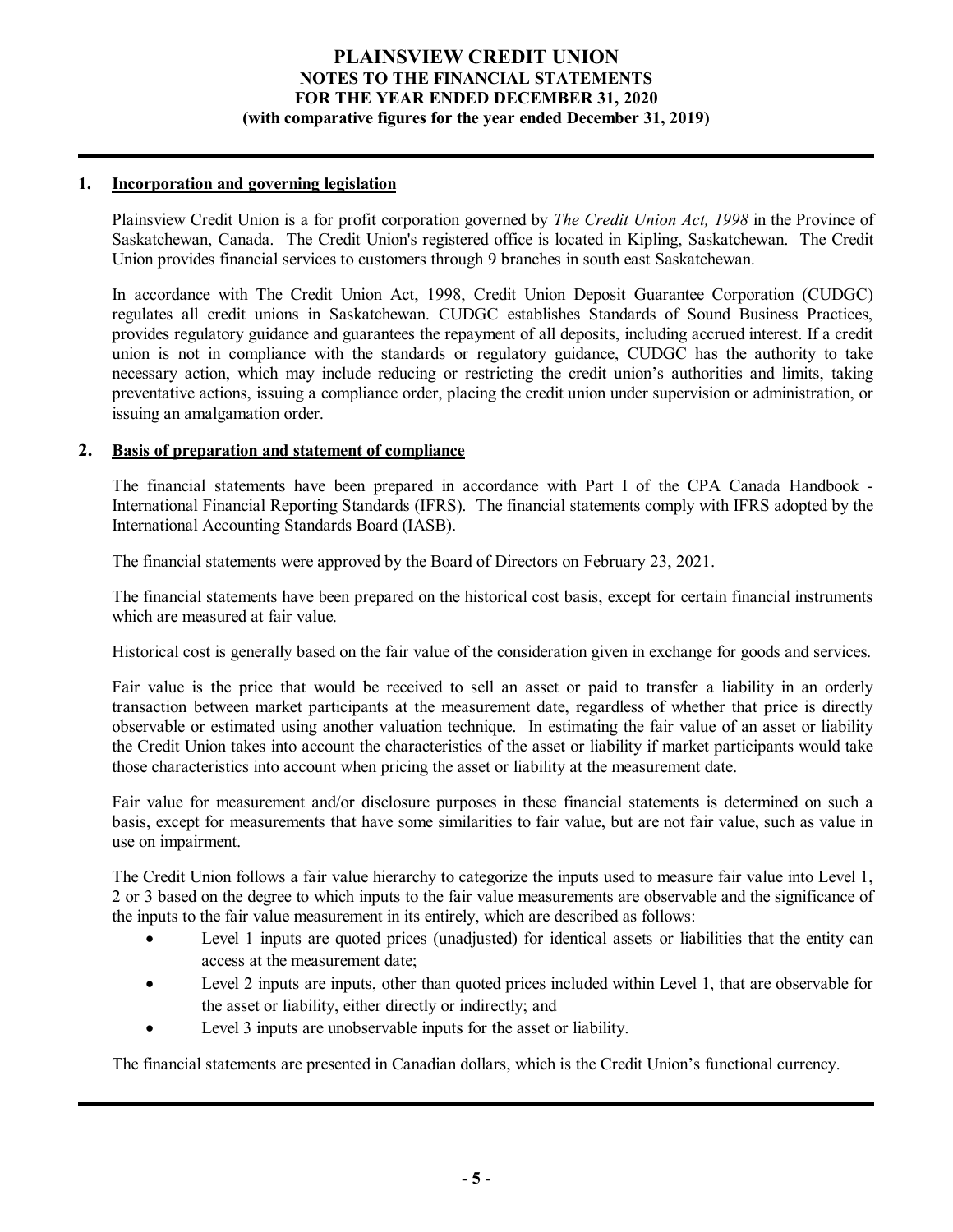## **3. Summary of significant accounting policies**

The significant accounting policies used in the preparation of these financial statements are summarized below. These accounting policies have been applied consistently to all periods presented in these financial statements.

## **Use of estimates and judgments**

The preparation of the financial statements required management to make judgments, estimates and assumptions that affect the application of accounting policies and the reported amounts of assets and liabilities at the date of the financial statements, as well as the reported amounts of revenues and expenses during the reporting period. Accordingly, actual results could differ from those estimates. Estimates and assumptions are reviewed on an ongoing basis. Revisions to accounting estimates are recognized in the period in which the estimate is revised and in any future periods affected.

The most significant uses of judgments and estimates are as follows:

(i) Valuation of Financial Instruments

The Credit Union determines the fair value of financial instruments for which there is no observable market price using a variety of valuation techniques as described further in Note 2. The inputs to these models are derived from observable market data where possible, but where observable market data is not available, judgment is required to establish fair values. The judgments include consideration of liquidity and other risks affecting the specific instrument.

(ii) Allowances for Credit Losses

Specific allowances are applied to financial assets evaluated individually for impairment. In particular, management judgment is required to estimate the amount and timing of cash flows the Credit Union expects to receive. These estimates are based on a number of factors, including the net realizable value of any underlying collateral.

The expected credit loss model requires the recognition of twelve months of expected credit losses for performing loans, and of lifetime losses on performing loans that have experienced a significant increase in credit risk since origination. The determination of a significant increase in credit risk requires experienced judgement and considers a number of different factors that vary by product and risk segment. Some of these factors are based on forecasts of future economic conditions. The recognized expected credit losses are determined using these estimates, which may be materially different from actual credit losses realized.

## **Financial instruments**

All financial instruments are initially recognized at fair value plus transaction costs, except in the case of financial assets and liabilities classified as fair value through profit or loss (where transaction costs are expensed). The classification of financial assets at initial recognition depends on the entity's business model for managing financial assets and the contractual cash flow characteristics of the instrument. The Credit Union uses settlement date accounting for regular way contracts when recording financial asset transactions. All financial instruments are classified as fair value through profit or loss, amortized cost or fair value through other comprehensive income.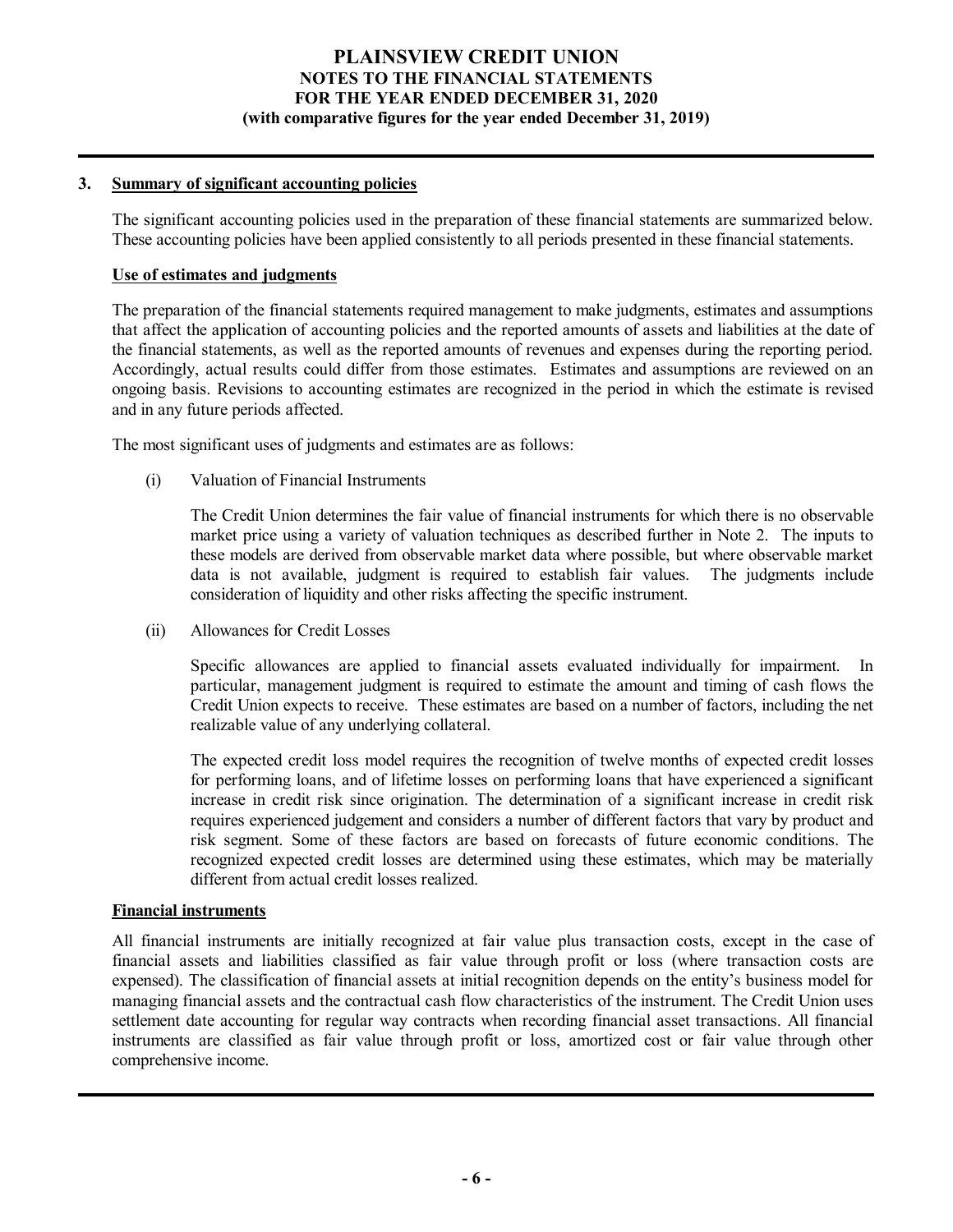## **3. Summary of significant accounting policies continued**

The business model used by the Credit Union is a key consideration for the classification of financial assets. The two primary models are to hold financial assets to collect contractual cashflows, or to hold financial assets to collect contractual cashflows and sell financial assets. The Credit Union's business model is to hold financial assets to collect contractual cash flows.

Embedded derivatives are not separated from the host contract, with the contract treated as one instrument at initial recognition. The classification is determined based on an assessment of the contractual cashflow characteristics and the business model under which is it managed.

## *Fair value through profit or loss*

Financial assets and liabilities are classified as fair value through profit or loss (FVTPL) when the instruments are:

- · Held for trading purposes,
- Part of a managed portfolio with a pattern of short term profit taking,
- · Non trading financial assets that do not consist solely of payments of principal and interest (SPPI), or
- Voluntarily designated as such.

Equity instruments are measured at FVTPL unless the asset is not held for trading purposes and an irrevocable election to classify as fair value through other comprehensive income is made.

Financial assets and financial liabilities at FVTPL are stated at fair value, with any gains or losses arising on remeasurement recognized immediately in profit or loss.

The Credit Union has classified the following financial assets and liabilities as FVTPL:

Cash SaskCentral shares Concentra shares

The Credit Union has not voluntarily designated any financial instruments as FVTPL.

## *Amortized cost*

Financial assets classified as amortized cost are debt financial instruments with contractual cash flows that consist solely of payments of principal and interest (SPPI) and are managed on a hold to collect basis. SPPI payments are those which would typically be expected from basic lending arrangements. Principal amounts include par repayments and interest primarily relates to basic lending returns, including compensation for credit risk and the time value of money associated with the principal amount outstanding over a period of time. Interest can also include other basic lending risks and costs (for example, liquidity risk, servicing or administrative costs) associated with holding the financial asset, and a profit margin. Where the contractual terms introduce exposure to risk or variability of cash flows that are inconsistent with a basic lending arrangement, the related financial asset is classified and measured at FVTPL.

All financial liabilities are classified as amortized costs unless it has been classified as fair value through profit or loss.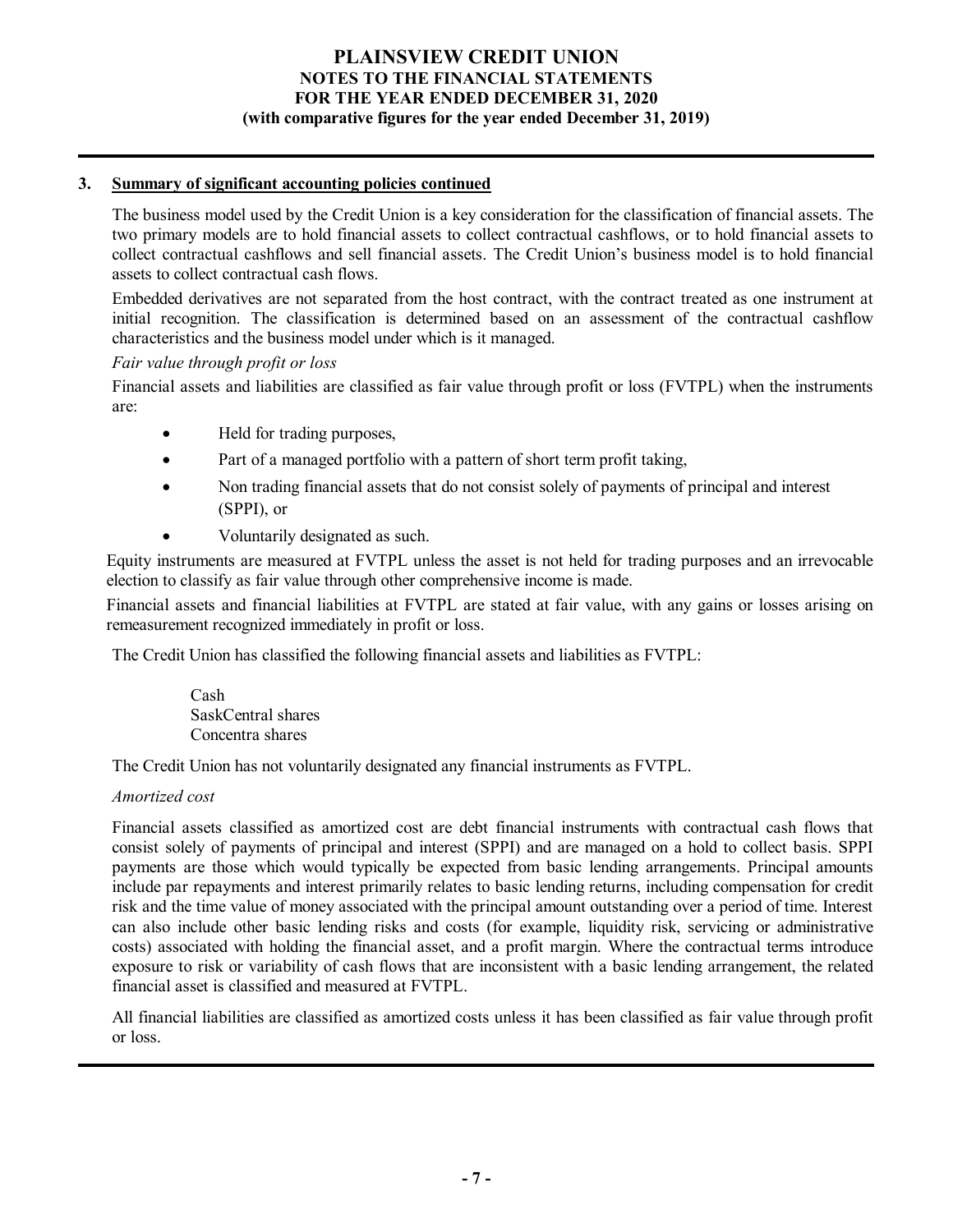## **3. Summary of significant accounting policies continued**

The Credit Union has classified the following financial assets at amortized cost:

SaskCentral investments with maturities less than 90 days SaskCentral investments Other investments Loans receivable Accrued interest Member deposits Accounts payable

*Fair value through other comprehensive income*

Financial assets are classified as fair value through other comprehensive income (FVOCI) when the financial assets:

- · Are held within a business model that is to hold to collect contractual cashflows and sell financial assets,
- Have contractual terms that give rise, on specified dates, to cash flows that are SPPI, and
- Are not designated as held for trading.

The Credit Union has not classified any financial assets as FVOCI.

## **Effective interest method**

The effective interest method is a method of calculating the amortized cost of a financial asset or financial liability and allocating interest income or interest expense over the relevant period. The effective interest rate is the rate that exactly discounts estimated future cash receipts or payments through the expected life of the financial instrument, or when appropriate, a shorter period to the net carrying amount of the financial asset or financial liability.

## **Transaction costs**

Transaction costs are incremental costs that are directly attributable to the acquisition, issue or disposal of a financial asset or financial liability. Transaction costs include fees and commissions paid to agents, advisors, brokers and dealers, levies by regulatory agencies and securities exchanges, transfer taxes and duties. Transaction costs do not include debt premiums or discounts, financing costs or internal administrative or holding costs. The Credit Union recognizes transaction costs as part of the carrying amount of all financial instruments except those classified as at FVTPL.

#### **Financial asset impairment**

The Credit Union assesses financial assets, other than those recorded at FVTPL, for indicators of impairment at each reporting period.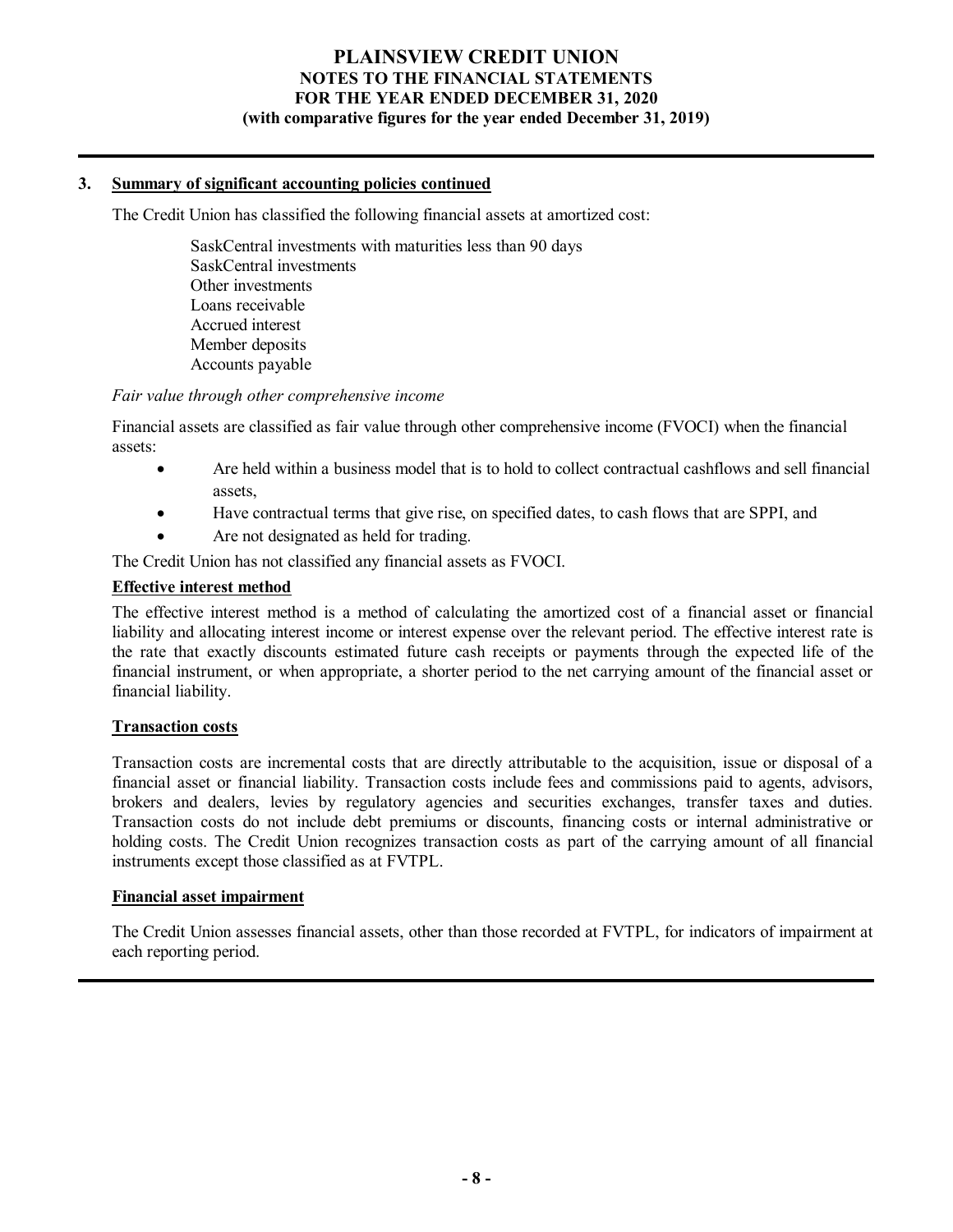## **3. Summary of significant accounting policies continued**

#### *Loans receivable*

The Credit Union uses the expected credit loss (ECL) impairment model to measure the loss allowance on loans receivable, in the following categories:

- Stage  $1$  the expected losses for the next 12 months on performing financial assets,
- Stage  $2$  the expected lifetime losses on performing financial assets that have experienced a significant increase in credit risk since origination, and
- · Stage 3 the expected lifetime losses on credit impaired financial assets.

Stage 1 assets consist of performing loans with credit risk that has not increased significantly since origination. Stage 2 assets consist of performing loans with credit risk that has increased significantly since origination. Stage 3 assets consist of high risk, non performing or doubtful loans, where it is not expected that the principal and interest will be collected in full. Stage 1 and Stage 2 performing loans are included in the analysis without consideration of collateral value. Stage 3 doubtful loans are included in the analysis at the balance outstanding less any collateral value and consideration of collection costs. Individual loan assets move between stages as credit risk increases or decreases.

In determining the expected credit losses, Management assesses each loan asset and assigns a risk rating of Stage 1 Remote/Low Risk, Stage 2 Moderate Risk or Stage 3 Higher Risk. Management also estimates the probability of default and expected loss ratio for each risk rating category, considering a number of factors, such as product type and terms, local, provincial and national economic factors, historical loss experience and delinquency trends. Certain factors are based on forecasts of future economic conditions, such as housing starts, unemployment and interest rates. Loan assets which were modified, but not derecognized, during the period are specifically assessed to determine if there has been a significant increase in credit risk by comparing the risk of default at the origination of the loan to the risk of default at the reporting date.

The probability of default and the expected loss ratio are applied to the loan assets classified in each stage to estimate the expected credit loss.

At each reporting period, the Credit Union performs the analysis to estimate the loan allowance. Changes in the loan allowance are recognized in the provision for credit losses on the statement of comprehensive income as they occur.

When a loan is impaired, any collateral has been realized, and there is no expectation of recovery, the loan is written off. Records about written off loans are maintained in case future recoveries are received. Loan allowances on loans written off in the period are reversed in the period the loan is written off. Recoveries on loans written off are recognized in revenue in the period the amount is received.

## *Investments and other financial assets*

The Credit Union uses the expected credit loss impairment model to measure the loss impairment on investments and other financial assets. Management assesses each individual asset and determines whether there has been a significant increase in credit risk since origination and the probability of default. The factors considered include significant financial difficulty of the issuer or counterparty, disappearance of an active market for the security, prolonged decline in the fair value of a security, as well as local, provincial and national economic factors.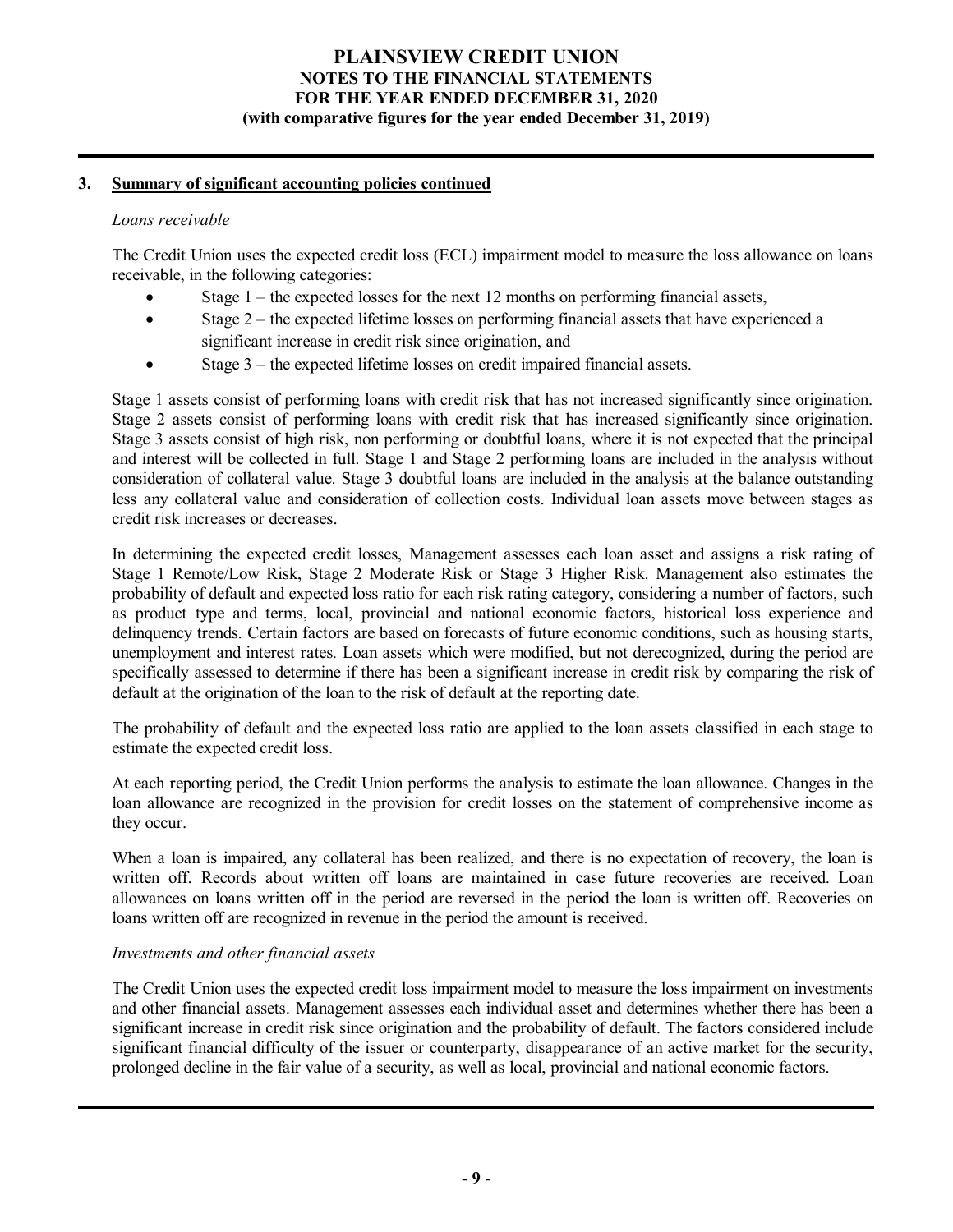## **3. Summary of significant accounting policies continued**

At each reporting period, the Credit Union analyzes individual investments and other financial assets to estimate the expected credit loss. Changes in the estimated credit loss are recognized in investment revenue for investments and other revenue for other financial assets on the statement of comprehensive income as they occur.

#### **Cash and cash equivalents**

Cash and cash equivalents consist of cash and highly liquid securities with a maturity date within 90 days of the year end date. They are subject to insignificant risk of changes in fair value and are used to manage short term cash commitments.

## **Investments**

Investments are initially measured at fair value. For investments not classified as FVTPL, incremental transaction costs are added to the initial measurement. Subsequent measurement is determined based on the classification of the instrument.

## **Loans receivable**

Loans are initially measured at fair value plus transaction costs and subsequently at amortized cost using the effective interest method, less any loan allowances. A loan is classified as impaired (doubtful) when there is no longer reasonable assurance that the principal and interest will be collected in full.

#### **Assets held for sale**

Assets are considered held for sale if their carrying amount will be recovered principally through a sale transaction rather than through continuing use. This condition is met only when the sale is highly probable and the asset is available for immediate sale in its present condition. Management must be committed to the sale, which should be expected to be completed within one year from the date of classification.

#### **Property and equipment**

Property and equipment are recorded at cost less accumulated amortization and accumulated impairment losses. Property and equipment are amortized over their estimated useful lives using the following rates and methods, with the exception of land which is not amortized:

| Automotive equipment               |                                        | $20\%$ straight-line      |
|------------------------------------|----------------------------------------|---------------------------|
| <b>Buildings</b>                   |                                        | $2.5 - 4\%$ straight-line |
| Computer, communications equipment | $10\% - 33\frac{1}{3\%}$ straight-line |                           |
| Furnishings, equipment             | $20\% - 33\frac{1}{3}\%$ straight-line |                           |

The estimated useful lives, residual values and depreciation methods are reviewed at each year end and adjusted if appropriate.

Gains and losses on the disposal or retirement of property and equipment are determined as the difference between the sales proceeds and the carrying amount of the asset and are recorded in the statement of comprehensive income in the year of disposal.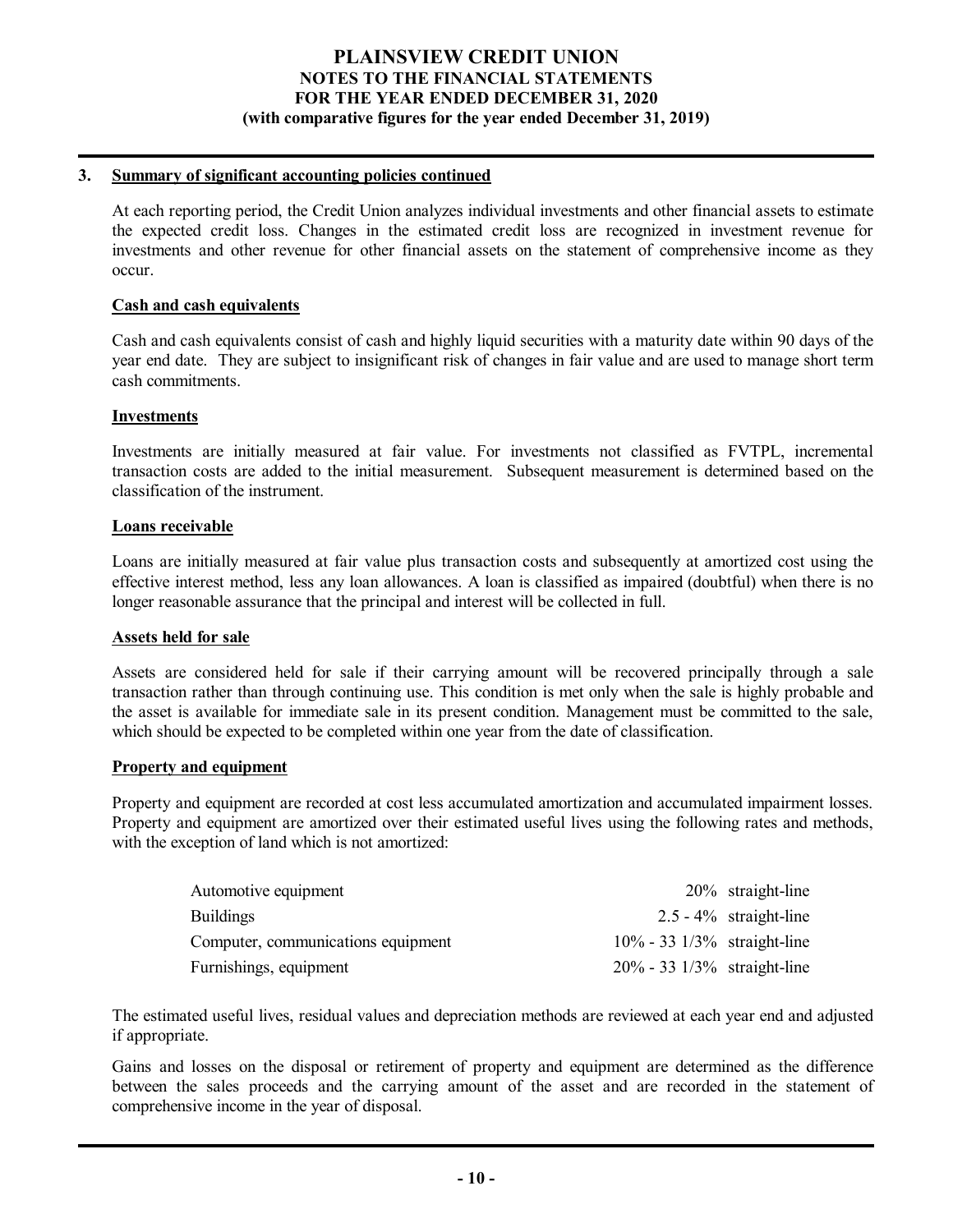## **3. Summary of significant accounting policies continued**

#### **Investment property**

Investment property consists of property held to earn rental income and is accounted for using the cost model. The property is recorded at cost less accumulated amortization and accumulated impairment losses. Amortization is recorded at 2.5% per year on a straight line basis.

## **Membership shares**

Shares are classified as financial liabilities in accordance with their terms. Shares are redeemable at the option of the member, either on demand or on withdrawal from membership.

## **Intangible assets**

Specified intangible assets are recognized and reported separately from goodwill. Definitie life intangible assets acquired separately from goodwill are recorded at cost less accumulated amortization and any accumulated impairment losses. Amortization is calculated using the straight line method over 15 years, based upon management's best estimate of the useful life of the asset, and included in profit or loss. The estimated useful life and amortization method are reviewed at each year end and adjusted if appropriate. Gains and losses on the disposal of intangible assets are recorded in profit or loss in the year of disposal.

## **Impairment of tangible and intangible assets other than goodwill**

At least annually, the Credit Union reviews its tangible and intangible assets to determine whether there is any indication that those assets have suffered an impairment loss. If any such indication exists, the recoverable amount of the asset is estimated to determine the extent of impairment loss, if any. Where it is not possible to estimate the recoverable amount of an individual asset, the Credit Union estimates the recoverable amount of a group of assets (or cash generating unit) to which the asset belongs. A cash generating unit is the smallest identifiable group of assets that generates cash inflows that are largely independent of the cash inflows from other assets or groups of assets. Where a reasonable and consistent basis of allocation can be identified, corporate assets are also allocated to individual cash generating units, or otherwise they are allocated to the smallest group of cash generating units for which a reasonable and consistent allocation basis can be identified.

Recoverable amount is defined as the higher of fair value less costs to sell and value in use. In assessing value in use, the Credit Union estimates future cash flows it expects to derive from the asset or group of assets along with the expectations about possible variations in the amount and timing of those cash flows. The estimated future cash flows are discounted to their present value using a pre-tax discount rate that reflects current market assessments of the time value of money and the risks specific to the asset for which the estimates of future cash flows have not been adjusted.

If the recoverable amount of an asset or group of assets (or cash generating unit) is estimated to be less than its carrying amount, the carrying amount of the asset or cash generating unit is reduced to its recoverable amount. An impairment loss is recognized in profit or loss.

Where an impairment loss subsequently reverses, the carrying amount of the asset or group of assets is increased to the revised estimate of the recoverable amount. The increased carrying amount does not exceed the carrying amount that would have been determined had no impairment loss been recognized for the asset or group of assets in prior years. A reversal of an impairment loss is recognized in profit or loss.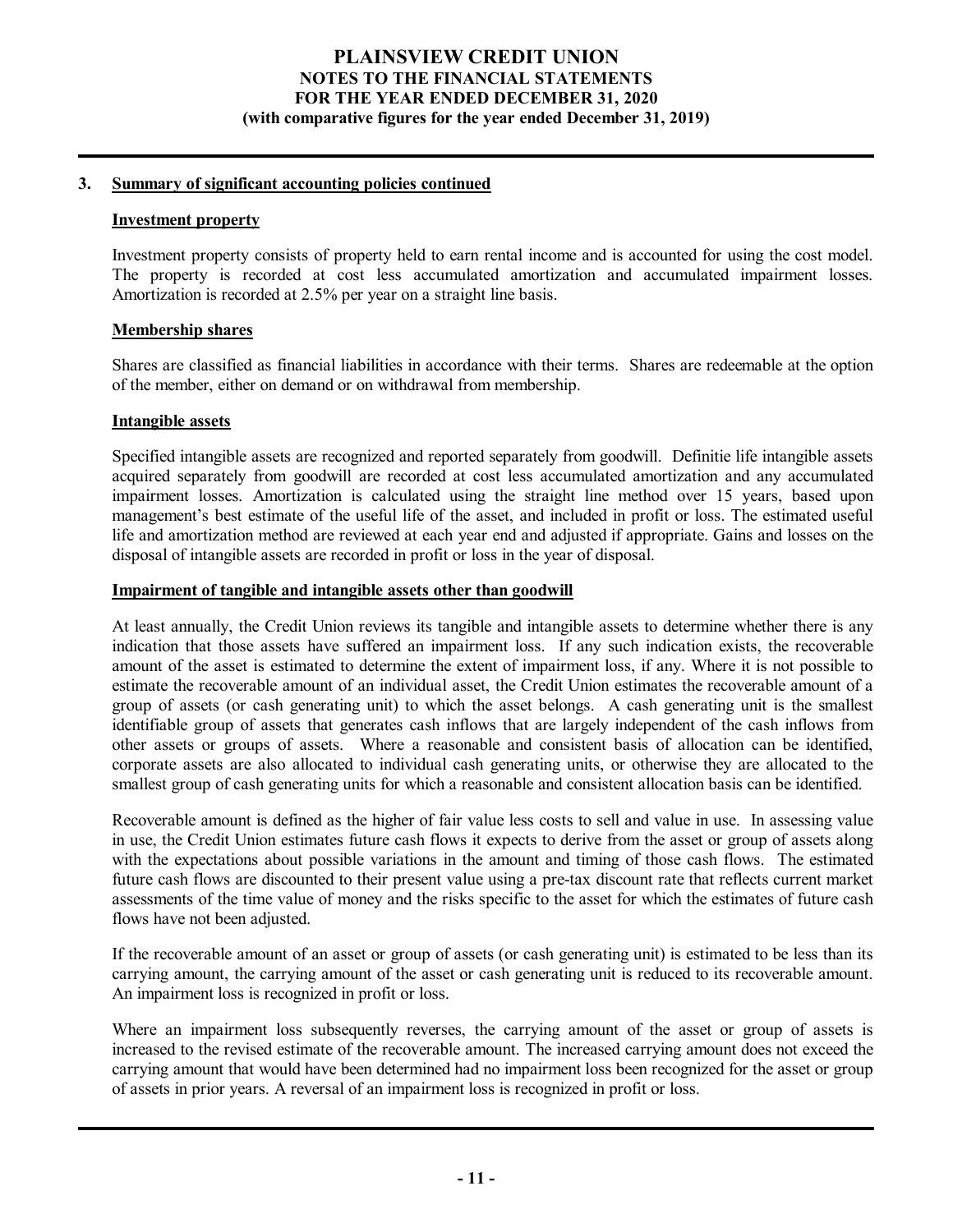## **3. Summary of significant accounting policies continued**

#### **Loan interest revenue**

Loan and lease interest revenue is recognized on the accrual basis using the effective interest rate method for all loans not classified as impaired. When a loan becomes impaired, recognition of interest income ceases when the carrying amount of the loan (including accrued interest) exceeds the estimated realizable amount of the underlying security. The amount of initial impairment and any subsequent changes are recorded through the provision for credit losses as an adjustment of the specific allowance.

Fees that are an integral part of the effective interest rate of the financial instrument, including loan origination, commitment, restructuring and renegotiation fees, are capitalized as part of the related asset and amortized to interest income over the term of the loan using the effective interest method.

## **Investment interest revenue**

Investment interest income is recognized on the accrual basis using the effective interest method. Purchase premiums and discounts are amortized using the effective interest method over the term to maturity of the applicable investment.

## **Other income**

Other revenue is recognized in the fiscal period in which the related service is provided.

#### **Foreign currency translation**

Transaction amounts denominated in foreign currencies are translated into Canadian dollar equivalents at exchange rates prevailing at the transaction dates. Carrying values of monetary assets and liabilities reflect the exchange rates at the reporting date. Carrying values of non-monetary assets and liabilities measured at historical cost reflect the exchange rates at the date of the transaction. Non-monetary assets and liabilities that are measured at fair value are translated to Canadian dollars at the exchange rate at the date the fair value was determined. Translation gains and losses are included in profit or loss, except for instruments classified as fair value through other comprehensive income, which are recognized in other comprehensive income.

#### **Income taxes**

Income tax expense is comprised of current and deferred taxes which are recognized in profit or loss except to the extent that it relates to items recognized directly in equity or in other comprehensive income.

Current income tax is the expected tax payable or receivable on the taxable income or loss for the year, using tax rates enacted or substantially enacted at the reporting date, and any adjustments to tax payable in respect of previous years.

Deferred income tax assets and liabilities are recognized for the future tax consequences attributable to temporary differences between financial statement carrying amounts and amounts used for tax purposes. These amounts are measured using enacted or substantially enacted tax rates at the reporting date and re-measured annually for rate changes. Deferred income tax assets are recognized for the benefit of deductions available to be carried forward to future periods for tax purposes to the extent that it is probable that taxable profit will be available against which the deductible temporary differences can be utilized. Deferred income tax assets are reviewed at each reporting date and are reduced to the extent that is no longer probable that the related tax benefit will be realized. Any effect of the re-measurement or re-assessment is recognized in the period of change, except when they relate to items recognized directly in other comprehensive income. The Credit Union is taxed at an effective rate of 10.5% on taxable earnings eligible for that rate and at 27% on the excess balance.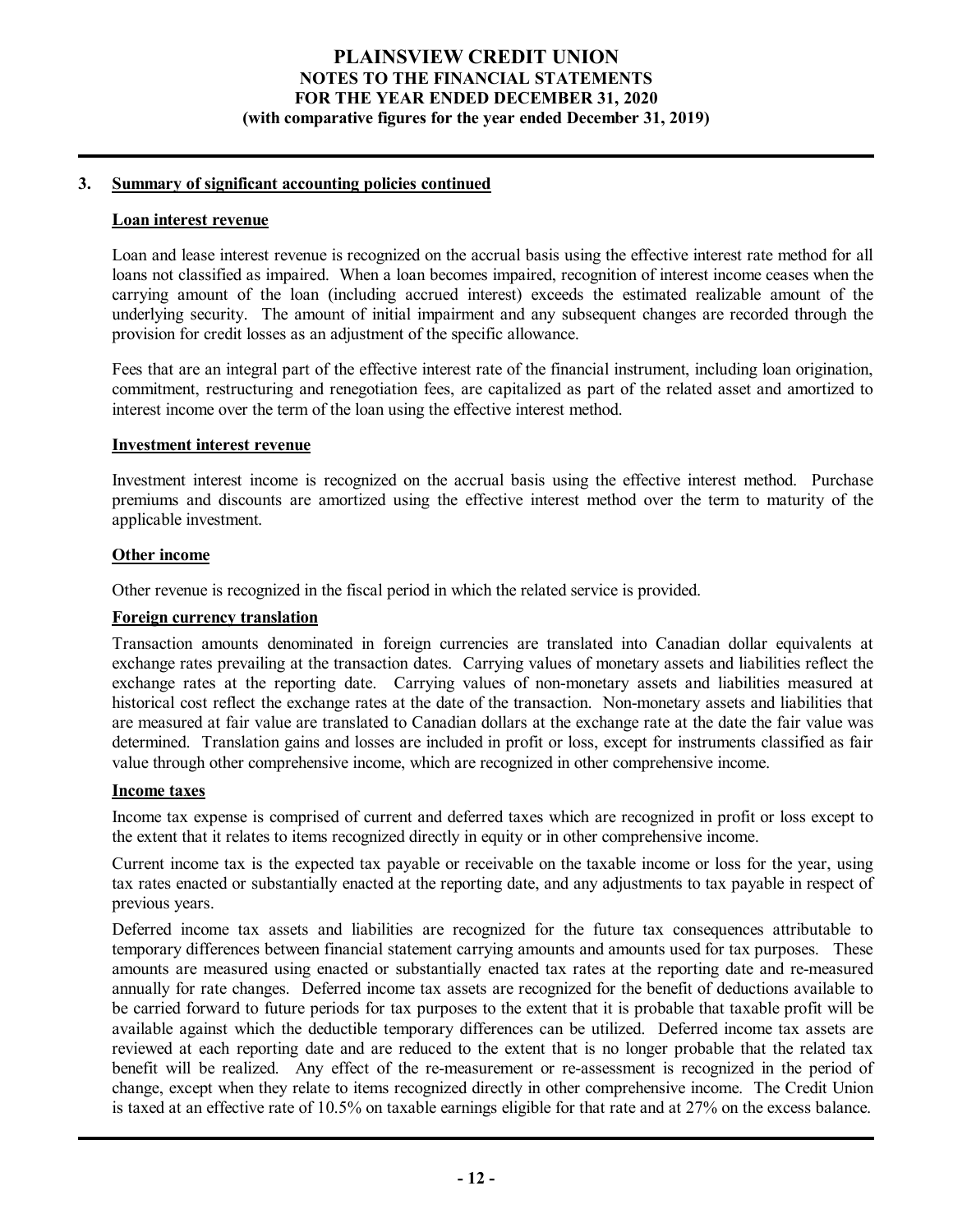## **3. Summary of significant accounting policies continued**

Deferred taxes are offset when there is a legally enforceable right to set off current tax assets against current tax liabilities and when they relate to income taxes levied by the same taxation authority on the same taxable entity, or for different tax entities where the Credit Union intends to settle its current tax assets and liabilities on a net basis or simultaneously.

## **Future accounting and reporting changes**

The Canadian Accounting Standards Board (AcSB) has issued new and amended IFRS standards under Part I of the CPA Canada Handbook which are not yet effective. None of the new or amended standards impact the Credit Union.

## **4. Cash and cash equivalents**

|    |                                                  | 2020            |               | 2019       |
|----|--------------------------------------------------|-----------------|---------------|------------|
|    | Cash balances                                    | \$<br>7,719,213 | \$            | 7,325,108  |
|    | SaskCentral deposits with maturities $< 90$ days | 9,000,000       |               | 15,000,000 |
|    |                                                  | 16,719,213      | \$            | 22,325,108 |
| 5. | <b>Investments</b>                               |                 |               |            |
|    |                                                  | 2020            |               | 2019       |
|    | Fair value through profit or loss:               |                 |               |            |
|    | <b>SaskCentral Shares</b>                        | \$<br>2,739,886 | $\mathcal{S}$ | 2,739,886  |
|    | Concentra Shares                                 | 1,000,000       |               | 1,000,000  |
|    |                                                  | 3,739,886       |               | 3,739,886  |
|    | <b>Amortized cost:</b>                           |                 |               |            |
|    | <b>Bonds</b>                                     | 2,023,914       |               | 1,990,186  |
|    | SaskCentral variable liquidity deposits          | 28,805,976      |               | 19,805,976 |
|    | SaskCentral demand deposit                       | 30,000,000      |               | 4,500,000  |
|    | SaskCentral money market terms                   | 25,000,000      |               | 13,000,000 |
|    | SaskCentral liquidity terms                      | 2,494,024       |               | 6,494,024  |
|    | Accrued interest                                 | 125,711         |               | 123,107    |
|    |                                                  | 88,449,625      |               | 45,913,293 |
|    |                                                  |                 |               |            |
|    |                                                  | 92,189,511      | \$            | 49,653,179 |

At December 31, 2020, the market value of investments classified as amortized cost is \$88,814,274 (2019 - \$45,965,310).

At December 31, 2020, \$13,495,097 (2019 - \$8,468,620) of investments are expected to be recovered more than 12 months after the reporting date.

Pursuant to Regulation 18(1)(a), credit unions must maintain 10% of total liabilities, using a prescribed formula, in specified liquidity deposits in SaskCentral, in addition to liquidity required to meet their normal cash flow requirements. As of December 31, 2020, the Credit Union met the requirement.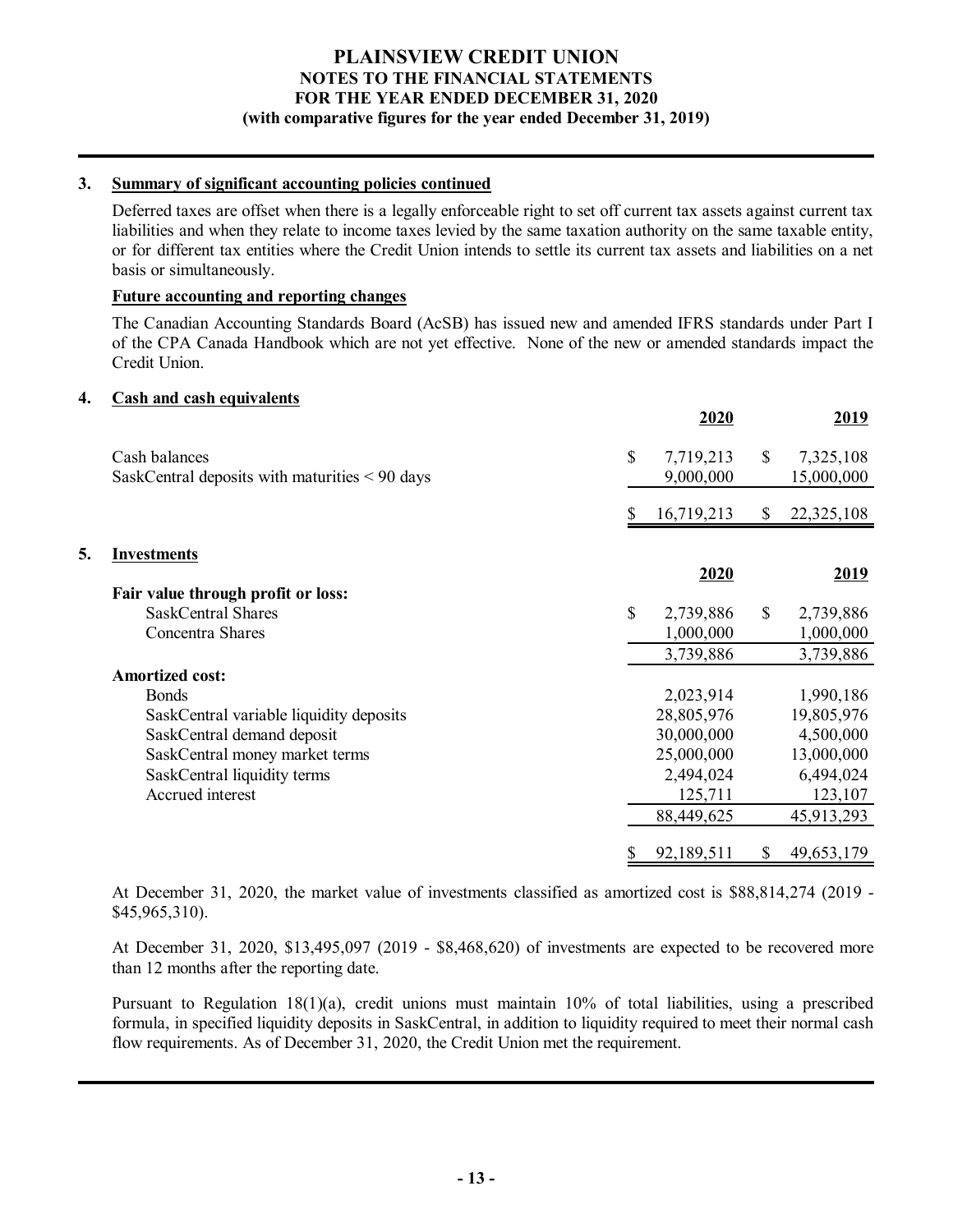## **6. Loans receivable**

|                                |                   |                   |                   |                   | 2020                    |  |  |  |  |  |  |
|--------------------------------|-------------------|-------------------|-------------------|-------------------|-------------------------|--|--|--|--|--|--|
|                                |                   | <b>Allowances</b> |                   |                   |                         |  |  |  |  |  |  |
|                                | <b>Performing</b> | <b>Impaired</b>   | <b>Individual</b> | <b>Collective</b> | <b>Net</b>              |  |  |  |  |  |  |
| Government guaranteed          | $$46,930,214$ \$  | \$                | \$                |                   | \$46,930,214            |  |  |  |  |  |  |
| Conventional mortgages         |                   |                   |                   |                   |                         |  |  |  |  |  |  |
| - Residential & farm           | 93,746,208        | 411,061           | (100, 049)        | (111, 557)        | 93,945,663              |  |  |  |  |  |  |
| Personal loans                 | 5,821,940         |                   |                   | (23,574)          | 5,798,366               |  |  |  |  |  |  |
| Finance lease                  | 3,687,459         | 403,050           | (183,050)         |                   | 3,907,459               |  |  |  |  |  |  |
| Lines of credit and overdrafts | 11,175,344        |                   |                   |                   | 11,175,344              |  |  |  |  |  |  |
| Non-personal loans             | 62,108,129        | 191,758           | (63,770)          | (749, 926)        | 61,486,191              |  |  |  |  |  |  |
| Accrued interest               | 667,747           | 6,255             |                   |                   | 674,002                 |  |  |  |  |  |  |
|                                | $$224,137,041$ \$ | $1,012,124$ \$    | $(346, 869)$ \$   |                   | (885,057) \$223,917,239 |  |  |  |  |  |  |
|                                |                   |                   |                   |                   | 2019                    |  |  |  |  |  |  |
|                                |                   | <b>Allowances</b> |                   |                   |                         |  |  |  |  |  |  |
|                                | <b>Performing</b> | <b>Impaired</b>   | <b>Individual</b> | <b>Collective</b> | <b>Net</b>              |  |  |  |  |  |  |

| Government guaranteed          | $$32,334,166$ \$ | \$<br>$\overline{\phantom{a}}$ | S<br>$\qquad \qquad \blacksquare$ |                          | $(5)$ \$ 32,334,161       |
|--------------------------------|------------------|--------------------------------|-----------------------------------|--------------------------|---------------------------|
| Conventional mortgages         |                  |                                |                                   |                          |                           |
| - Residential & farm           | 104,450,870      | 552,124                        | (42, 531)                         | (55,205)                 | 104,905,258               |
| Personal loans                 | 7,373,798        | $\overline{\phantom{a}}$       | -                                 | (10, 847)                | 7,362,951                 |
| Finance lease                  | 2,981,942        | 471,108                        | -                                 | $\overline{\phantom{a}}$ | 3,453,050                 |
| Foreclosed property            | 430,000          |                                |                                   |                          | 430,000                   |
| Lines of credit and overdrafts | 12,709,037       | $\overline{\phantom{a}}$       | -                                 | $\overline{\phantom{a}}$ | 12,709,037                |
| Non-personal loans             | 60,292,793       | 231,941                        | (201, 457)                        | (247, 498)               | 60,075,779                |
| Accrued interest               | 751,068          | 16,391                         |                                   |                          | 767,459                   |
|                                | \$221,323,674 \$ | $1,271,564$ \$                 | $(243,988)$ \$                    |                          | $(313,555)$ \$222,037,695 |

At December 31, 2020, \$176,917,240 (2019 - \$176,037,700) of loans are expected to be recovered more than 12 months after the reporting date.

During the year, the Credit Union administered the advancement and repayment of funds under the Canada Emergency Business Account Program (CEBA) on behalf of the Government of Canada. As the program administrator, the CEBA loans outstanding are not assets of the Credit Union and thus are not recognized in the financial statements. At December 31, 2020, the CEBA loans outstanding totaled \$5,610,400 (2019 - \$0).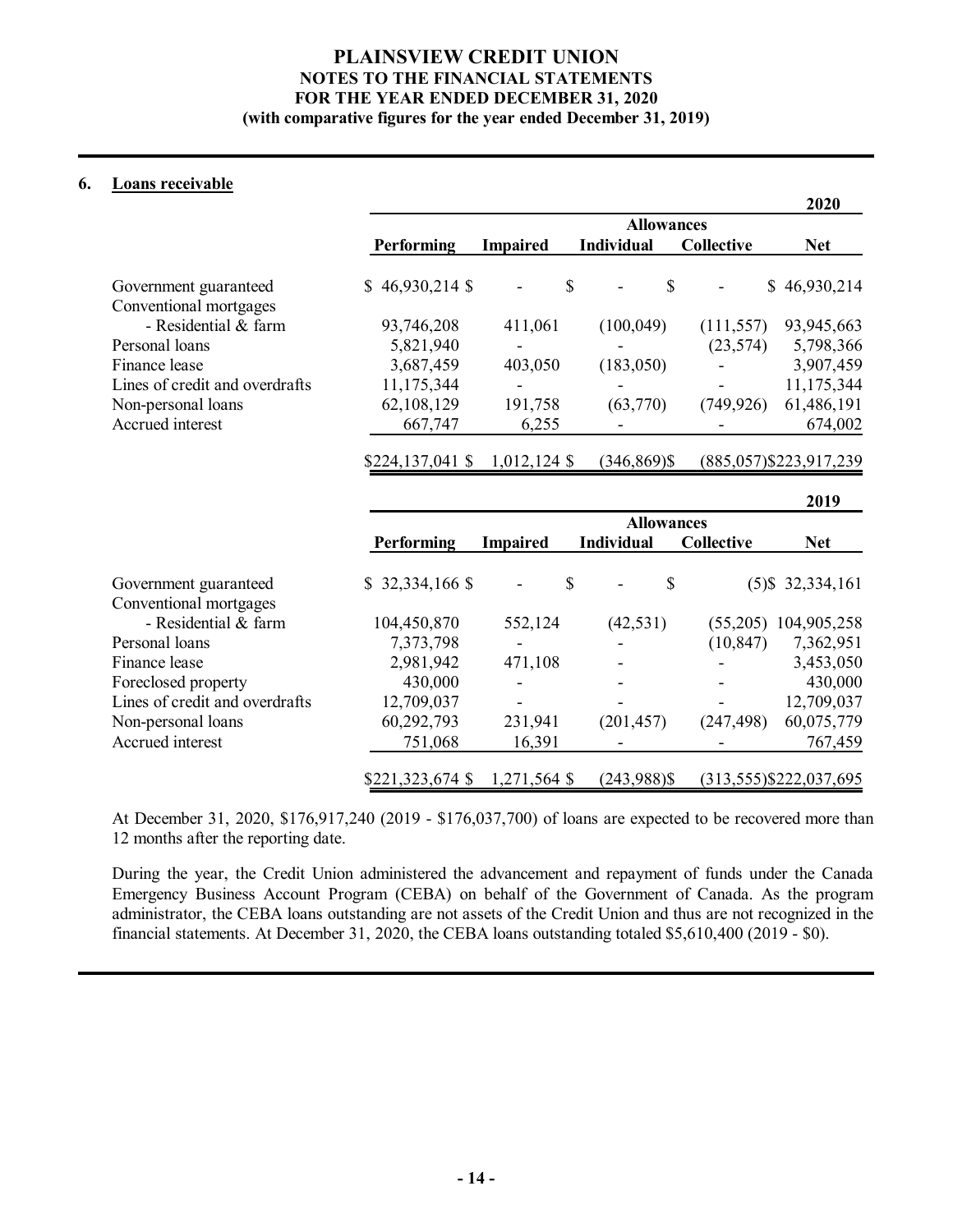## **6. Loans receivable continued**

## **Allowance for impaired loans**

The aging of loans, including those past due but not impaired and those that were individually impaired, as at December 31, 2020 was:

|                                        | 2020                    |  | 2019               |               |                                   |  |                     |
|----------------------------------------|-------------------------|--|--------------------|---------------|-----------------------------------|--|---------------------|
|                                        | Performing              |  | <b>Impaired</b>    |               | Performing                        |  | <b>Impaired</b>     |
| Current<br>31 - 90 days<br>$91 + days$ | 2,206,978 \$<br>427,601 |  | 584,523<br>427,601 | <sup>\$</sup> | 1,672,107<br>301,523<br>2,760,260 |  | 57,549<br>1,214,015 |
| Total                                  | 2,634,579               |  | 1,012,124          | -S            | 4,733,890                         |  | 1,271,564           |

The Credit Union holds collateral on loans provided to customers in the form of interests in real property, chattel property, securities and guarantees.

The following table discloses the reconciliation of the allowance for expected credit losses on loans:

|                                                      |   | 2020      |   | <u>2019</u> |
|------------------------------------------------------|---|-----------|---|-------------|
| Allowance for expected credit losses - January 1     | S | 557,543   | S | 723,108     |
| Change in expected 12 month credit losses            |   | 571,502   |   | (169, 860)  |
| Change in lifetime credit losses related to:         |   |           |   |             |
| Assets where credit risk has increased significantly |   | ۰         |   | 26,598      |
| Assets that are credit impaired                      |   | 102,881   |   | (22, 303)   |
| Allowance for expected credit losses - December 31   |   | 1,231,926 |   | 557,543     |

The Credit Union holds collateral against loans to customers in the form of interests over property, other securities over assets, and guarantees. At December 31, 2020, total credit impaired loans were \$1,012,124 (2019 - \$1,271,564) which are secured by an estimated collateral value of  $$665,256$  (2019 - \$1,027,576). The allowance for expected credit losses on credit impaired loans is \$346,869 (2019 - \$243,988).

#### **7. Other assets**

|                                             |   | 2020              | 2019                   |
|---------------------------------------------|---|-------------------|------------------------|
| Income taxes receivable<br>Prepaid expenses | S | 110,909<br>65,758 | \$<br>85,196<br>70,377 |
|                                             |   | 176,667           | 155,573                |
|                                             |   |                   |                        |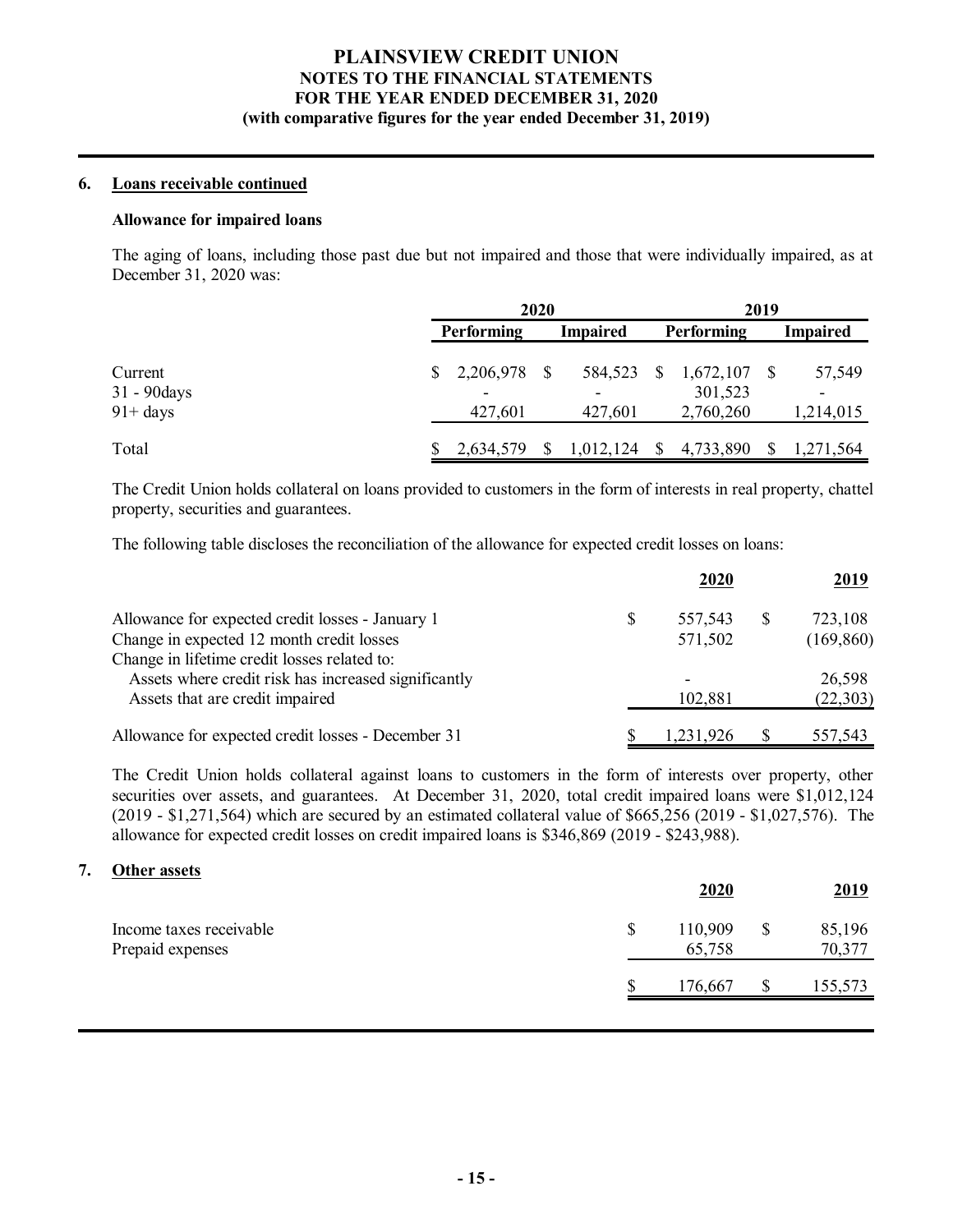# **8. Property and equipment**

|                                                                                                          |              |                                                    |                               | <b>Furnishings, Computer</b>                                       |                                           |                                                             |                                                             |
|----------------------------------------------------------------------------------------------------------|--------------|----------------------------------------------------|-------------------------------|--------------------------------------------------------------------|-------------------------------------------|-------------------------------------------------------------|-------------------------------------------------------------|
|                                                                                                          |              | Land                                               | <b>Buildings</b>              | equipment equipment Automotive                                     |                                           |                                                             | <b>Total</b>                                                |
| Cost<br>Balance at Jan 1, 2019<br><b>Additions</b><br>Disposals                                          | $\mathbb{S}$ |                                                    | 225,936<br>(116,972)          | 628,061 \$9,308,057 \$1,028,225 \$4,609,647 \$<br>42,373<br>$\sim$ | 354,175<br>$\blacksquare$                 | 32,026<br>$\frac{1}{2}$ and $\frac{1}{2}$ and $\frac{1}{2}$ | 144,800 \$ 15,718,790<br>654,510<br>(116,972)               |
| Balance at Dec 31, 2019                                                                                  | \$           |                                                    |                               | 628,061 \$9,417,021 \$1,070,598 \$4,963,822 \$                     |                                           |                                                             | 176,826 \$16,256,328                                        |
| Balance at Jan 1, 2020<br><b>Additions</b><br>Disposals                                                  | $\mathbb{S}$ | $\overline{\phantom{a}}$                           | 426,446<br>(155,656)          | 628,061 \$ 9,417,021 \$ 1,070,598<br>$\blacksquare$<br>(930, 783)  | $$4,963,822$ \\$<br>99,497<br>(3,134,640) | $\sim$                                                      | 176,826 \$16,256,328<br>525,943<br>$(96,544)$ $(4,317,623)$ |
| Balance at Dec 31, 2020                                                                                  | S            |                                                    | 628,061 \$9,687,811 \$        |                                                                    | 139,815 \$ 1,928,679 \$                   |                                                             | 80,282 \$12,464,648                                         |
|                                                                                                          |              |                                                    |                               |                                                                    |                                           |                                                             |                                                             |
| <b>Depreciation and impairment losses</b><br>Balance at Jan 1, 2019<br>Depreciation expense<br>Disposals | $\mathbb{S}$ | $\overline{a}$<br>$\blacksquare$<br>$\overline{a}$ | 224,653<br>(116,972)          | \$2,389,317 \$1,028,225 \$4,282,486 \$<br>14,124<br>$\blacksquare$ | 267,054<br>$\blacksquare$                 | 8,007<br>$\omega_{\rm{max}}$                                | 144,800 \$7,844,828<br>513,838<br>(116,972)                 |
| Balance at Dec 31, 2019                                                                                  | \$           | $\sim 100$                                         |                               | $$2,496,998 \$1,042,349 \$4,549,540 \$$                            |                                           |                                                             | 152,807 \$ 8,241,694                                        |
| Balance at Jan 1, 2020<br>Depreciation expense<br>Disposals                                              | \$           | $\blacksquare$<br>$\blacksquare$                   | 272,217<br>(155,656)          | \$ 2,496,998 \$ 1,042,349 \$ 4,549,540 \$<br>14,124<br>(930, 783)  | 284,661<br>(3, 134, 640)                  | 8,006<br>(96, 544)                                          | 152,807 \$ 8,241,694<br>579,008<br>(4,317,623)              |
| Balance at Dec 31, 2020                                                                                  | \$           |                                                    | $$2,613,559$ \\$              |                                                                    | 125,690 \$ 1,699,561 \$                   |                                                             | 64,269 \$4,503,079                                          |
| Net book value<br>Balance at Dec 31, 2019<br>Balance at Dec 31, 2020                                     | \$           | 628,061<br>628,061                                 | $$6,920,023$ \\$<br>7,074,252 | 28,249 \$<br>14,125                                                | 414,282 \$<br>229,118                     | 16,013                                                      | 24,019 \$ 8,014,634<br>7,961,569                            |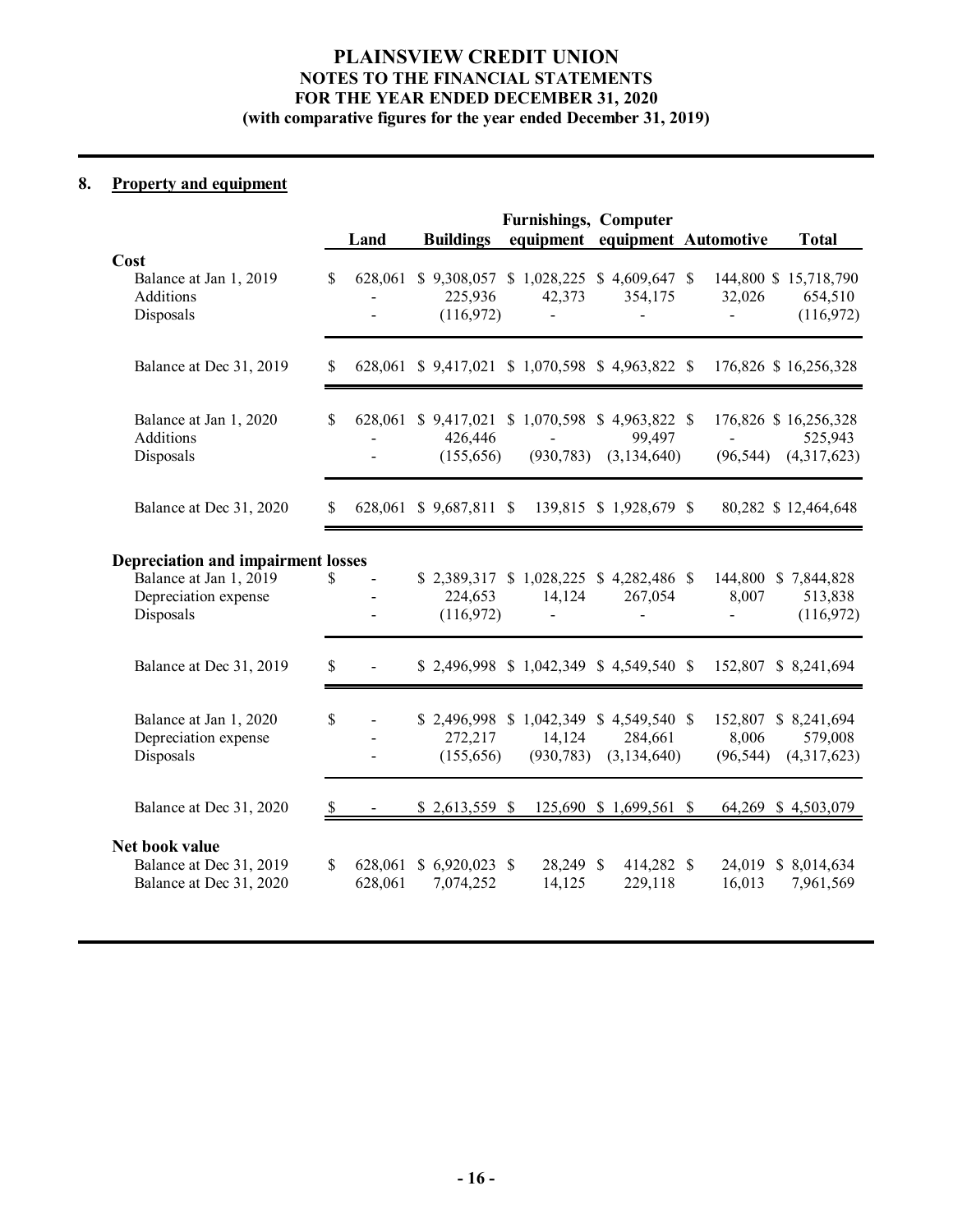# **PLAINSVIEW CREDIT UNION NOTES TO THE FINANCIAL STATEMENTS FOR THE YEAR ENDED DECEMBER 31, 2020**

## **(with comparative figures for the year ended December 31, 2019)**

## **9. Deposits**

|                     | 2020             |   | <u>2019</u>   |
|---------------------|------------------|---|---------------|
| Chequing            | \$<br>67,726,553 | S | 50,886,262    |
| Savings             | 144,071,455      |   | 125,367,940   |
| Term deposits       | 55, 513, 457     |   | 55,913,280    |
| Registered accounts | 19,218,607       |   | 18,773,867    |
| Other               | 23,641,391       |   | 20,986,030    |
| Accrued interest    | 918,998          |   | 1,012,415     |
|                     |                  |   |               |
|                     | 311,090,461      |   | \$272,939,794 |

At December 31, 2020, \$45,737,060 (2019 - \$40,028,000) of deposits are expected to be settled more than 12 months after the reporting date.

## **10. Loans payable**

The Credit Union has an authorized line of credit with SaskCentral in the amount of \$5,700,000. This line of credit bears interest at 1.95% and is secured by an assignment of book debts and funds on deposit. At the end of the year, the amount outstanding was \$NIL (2019 - \$NIL).

## **11. Other liabilities**

|                                                   | 2020                 |          | <u>2019</u>          |
|---------------------------------------------------|----------------------|----------|----------------------|
| Accounts payable<br>Deferred income tax liability | 2,152,885<br>144,100 | <b>S</b> | 1,963,392<br>258,400 |
|                                                   | 2,296,985            |          | 2,221,792            |

## **12. Membership shares**

Membership shares are as provided for by *The Credit Union Act, 1998* and administered according to the terms of the Credit Union bylaws which sets out the rights, privileges, restrictions and conditions.

The authorized share capital is unlimited in amount and consists of fully paid shares with a par value of \$5 per share. These accounts are not guaranteed by CUDGC. Characteristics include permanence, freedom from mandatory charge and subordination to the rights of creditors and depositors.

The value of outstanding membership shares consists of:

|                       | <b>2020</b>  | <u>2019</u>  |
|-----------------------|--------------|--------------|
| Issued at January 1   | \$<br>26,655 | \$<br>26,485 |
| Issued                | 2,655        | 3,615        |
| Redeemed              | (2,365)      | (3, 445)     |
| Issued at December 31 | 26,945       | 26,655       |
|                       |              |              |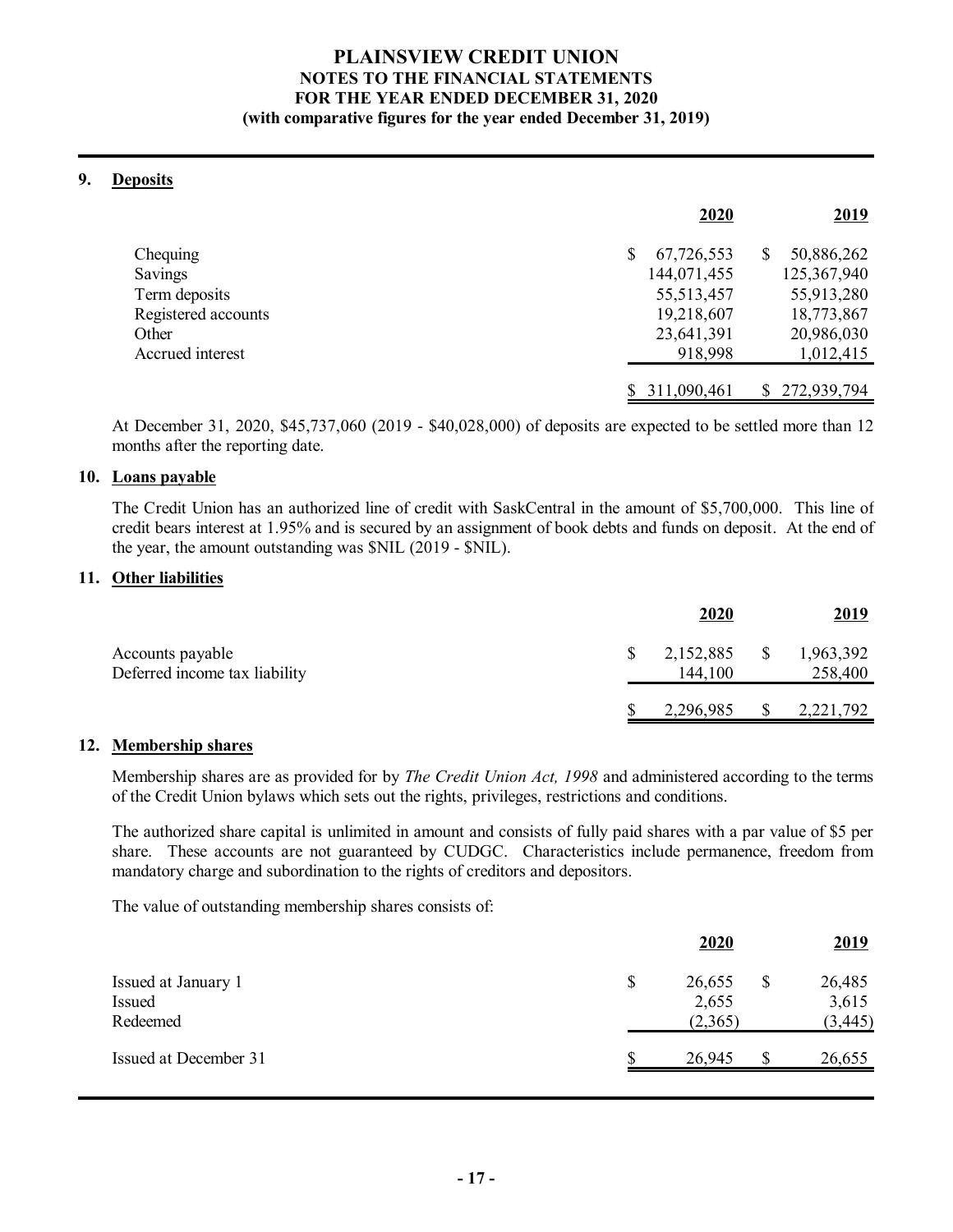## **13. Capital management**

Credit Union Deposit Guarantee Corporation (CUDGC) prescribes capital adequacy measures and minimum capital requirements. The capital adequacy rules issued by CUDGC have been based on the Basel III framework, consistent with the financial industry in general. CUDGC's Standards of Sound Business Practice (SSBP) that incorporate the Basel III framework took effect on July 1, 2013.

The Credit Union follows a risk-weighted asset calculation for credit and operational risk. Under this approach, Credit Unions are required to measure capital adequacy in accordance with instructions for determining riskadjusted capital and risk-weighted assets, including off-balance sheet commitments. Based on the prescribed risk of each type of asset, a weighting of 0% to 150% is assigned. The ratio of regulatory capital to riskweighted assets is calculated and compared to the standard outlined by CUDGC. Regulatory standards require Credit Unions to maintain a minimum total eligible capital to risk-weighted assets of 8%, a minimum total tier 1 capital to risk-weighted assets of 6% and a minimum common equity tier 1 capital to risk-weighted assets of 4.5%. Eligible capital consists of total tier 1 and tier 2 capital. In addition to the minimum capital ratios, the Credit Union is required to hold a capital conservation buffer of 2.5% effective January 1, 2016. The capital conservation buffer is designed to avoid breaches of the minimum capital requirement.

Tier 1 capital is defined as a Credit Union's primary capital and comprises the highest quality of capital elements while tier 2 is secondary capital and falls short of meeting the tier 1 requirements for permanence or freedom from mandatory charges. Tier 1 capital consists of two components: common equity tier 1 capital and additional tier 1 capital. Common equity tier 1 capital includes retained earnings, contributed surplus and accumulated other comprehensive income. Deductions from common equity tier 1 capital include goodwill, intangible assets, deferred tax assets (except those arising from temporary differences), increases in equity capital resulting from securitization transactions, unconsolidated substantial investments and fair value gains/losses on own-use property. Additional tier 1 capital consists of qualifying membership shares and other investment shares issued by the Credit Union that meet the criteria for inclusion in additional tier 1 capital.

Tier 2 capital includes a collective allowance for credit losses to a maximum of 1.25% of risk weighted assets, subordinated indebtedness, and qualifying membership shares or other investment shares issued by the Credit Union that meet the criteria for inclusion in tier 2 capital and are not included in tier 1 capital.

Regulatory standards also require the Credit Union to maintain a minimum leverage ratio of 5%. This ratio is calculated by dividing eligible capital by total assets less deductions from capital plus specified off-balance sheet exposures. Based on the type of off-balance sheet exposure, a conversion factor is applied to the leverage ratio. All items deducted from capital are excluded from total assets. The Credit Union may also exclude from total assets mortgages securitized through Canada Mortgage and Housing Corporate (CMHC) programs up to and including March 31, 2010 and all existing and future reinvestments related to Canada Mortgage Bonds (CMB) Insured Mortgage Purchase Program transactions completed up to and including March 31, 2010.

The Credit Union has adopted a capital plan that conforms to the capital framework and is regularly reviewed and approved by the Board of Directors. The following table compares CUDGC regulatory standards to the Credit Union's Board policy for 2020:

|                                                      | <b>Regulatory Standards</b> | <b>Board Minimum</b> |
|------------------------------------------------------|-----------------------------|----------------------|
| Total eligible capital to risk-weighted assets       | 8%                          | 12.29%               |
| Total tier 1 capital to risk-weighted assets         | 6%                          | 12.29%               |
| Common equity tier 1 capital to risk-weighted assets | $4.5\%$                     | 12.29%               |
| Minimum leverage ratio                               | $5\%$                       | $7\%$                |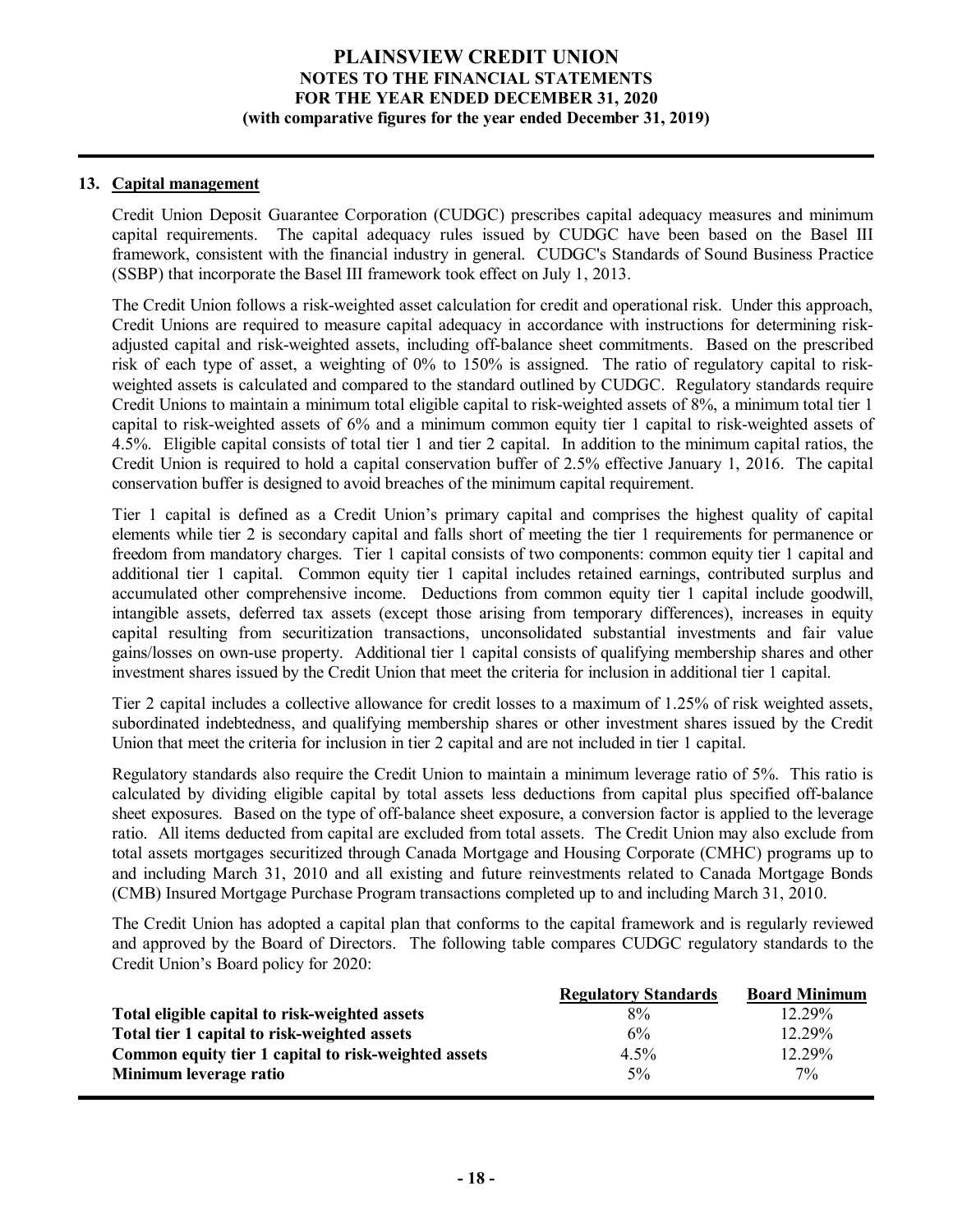## **13. Capital management continued**

During the year, the Credit Union complied with all internal and external capital requirements. The following table summarizes key capital information:

|                                                                                                                                                        |   | 2020                       |     | 2019                          |
|--------------------------------------------------------------------------------------------------------------------------------------------------------|---|----------------------------|-----|-------------------------------|
| Eligible capital:<br>Common equity tier 1 capital<br>Additional tier 1 capital                                                                         | S | 27,310,000                 | \$. | 26,959,000                    |
| Total tier 1 capital<br>Total tier 2 capital                                                                                                           |   | 27,310,000<br>912,000      |     | 26,959,000<br>340,000         |
| Total eligible capital                                                                                                                                 |   | 28,222,000                 | \$  | 27,299,000                    |
| <b>Risk-weighted assets</b>                                                                                                                            |   | 180,612,000                |     | \$175,992,000                 |
| Total eligible capital to risk-weighted assets<br>Total tier 1 capital to risk-weighted assets<br>Common equity tier 1 capital to risk-weighted assets |   | 15.63%<br>15.12%<br>15.12% |     | $15.51\%$<br>15.32%<br>15.32% |
| Leverage ratio                                                                                                                                         |   | 8.12%                      |     | 8.81%                         |

## **14. Related party transactions**

Related parties exist when one party has the ability to directly or indirectly exercise control, joint control or significant influence over the other or is a member, or close family member of a member, of the key management personnel of the Credit Union. Related party transactions are in the normal course of operations and are measured at the consideration established and agreed to by the parties.

## **Loans receivable:**

At December 31, 2020, certain members of the board of directors and key management personnel were indebted to the Credit Union for amounts totaling \$2,038,025 (2019 - \$2,285,716). These loans were granted under the same lending policies applicable to other members, and are included in loans receivable on the statement of financial position.

## **Deposit accounts:**

Directors and key management personnel may hold deposit accounts. These accounts are maintained under the same terms and conditions applicable to other members, and are included in member deposits on the statement of financial position.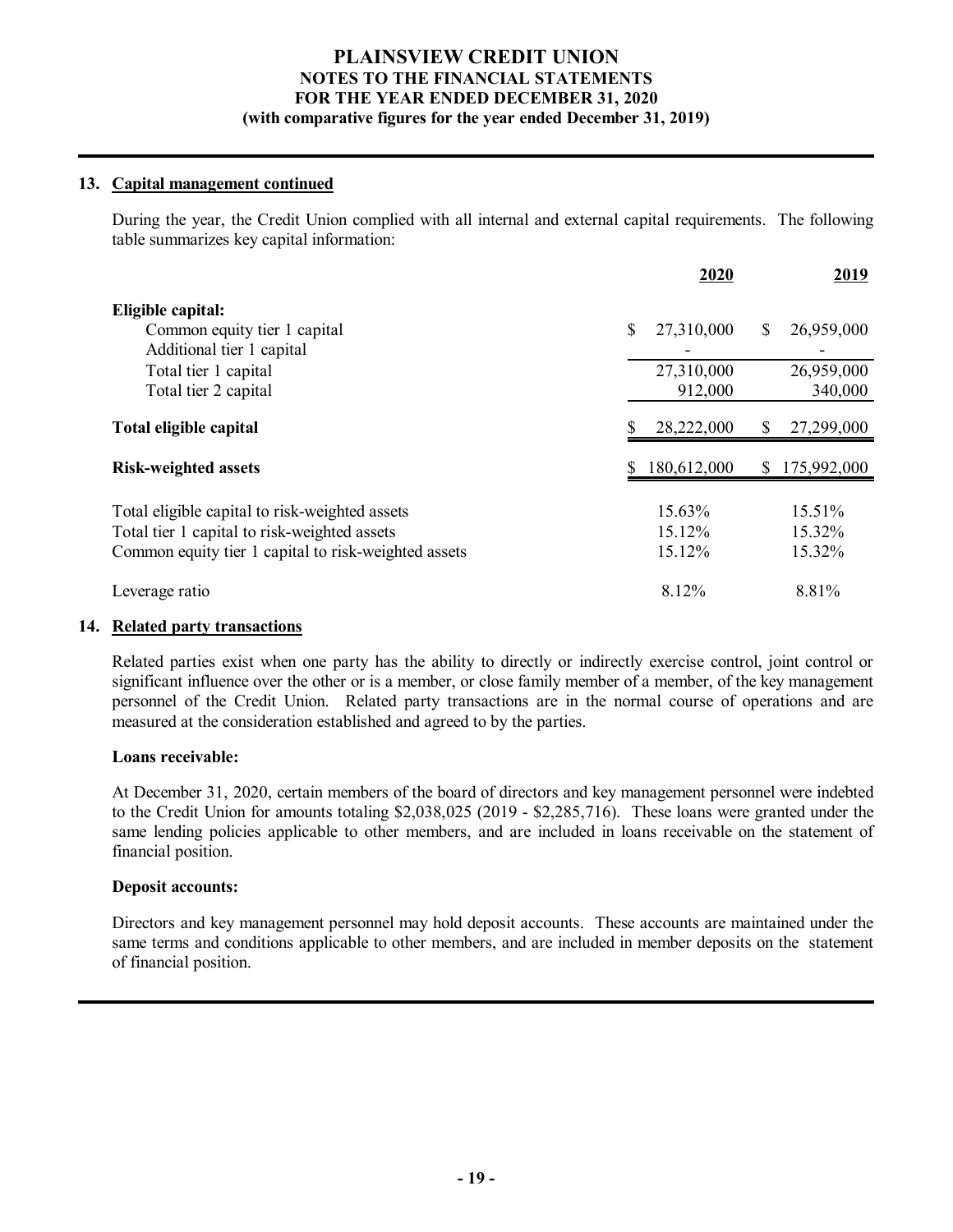## **14. Related party transactions continued**

#### **Remuneration:**

Compensation provided to directors and key management personnel is comprised of:

|                                                   | 2020       | <u>2019</u> |
|---------------------------------------------------|------------|-------------|
| Salaries, Board honoraria and short term benefits | 983,048 \$ | 760,399     |

#### **15. Classification and fair value of financial instruments**

The following table summarizes the carrying amount and fair values of the Credit Union's financial instruments.

|                              |                   | 2020                 | 2019                     |               |  |
|------------------------------|-------------------|----------------------|--------------------------|---------------|--|
|                              | Carrying<br>Value | Fair<br><b>Value</b> | Carrying<br><b>Value</b> | Fair<br>Value |  |
| FINANCIAL ASSETS             |                   |                      |                          |               |  |
| Cash and cash equivalents    | \$16,719,213      | \$16,727,254         | \$22,325,108             | \$22,324,810  |  |
| Investments                  | 92,189,511        | 92,554,160           | 49,653,179               | 49,705,196    |  |
| Loans                        | 223,917,239       | 224,475,000          | 222,037,695              | 221,398,000   |  |
| <b>FINANCIAL LIABILITIES</b> |                   |                      |                          |               |  |
| Deposits                     | 311,090,461       | 310,171,000          | 272,939,794              | 271,927,000   |  |
| Other liabilities            | 2,152,885         | 2,152,885            | 1,963,392                | 1,963,392     |  |

The following methods and assumptions were used to estimate fair values of financial instruments:

The fair values of short term financial instruments including cash, other assets and other liabilities are approximately equal to their book values due to their short term nature.

Fair values of investments are based on quoted market prices, when available, or quoted market prices of similar investments.

For variable interest rate loans that re-price frequently, fair values approximate book values. Fair values of other loans are estimated using discounted cash flow calculations with market interest rates for similar groups of loans.

The fair values of deposits with unspecified maturity terms are approximately equal to their carrying values. Fair values for other deposits and loans payable with specified maturity terms is estimated using discounted cash flow calculations at market interest rates for similar groups of deposits.

The fair values of derivative financial instruments are estimated by reference to the appropriate current market yields with matching terms of maturity. The fair values reflect the estimated amount that the Credit Union would receive or pay to terminate the contracts at the reporting date.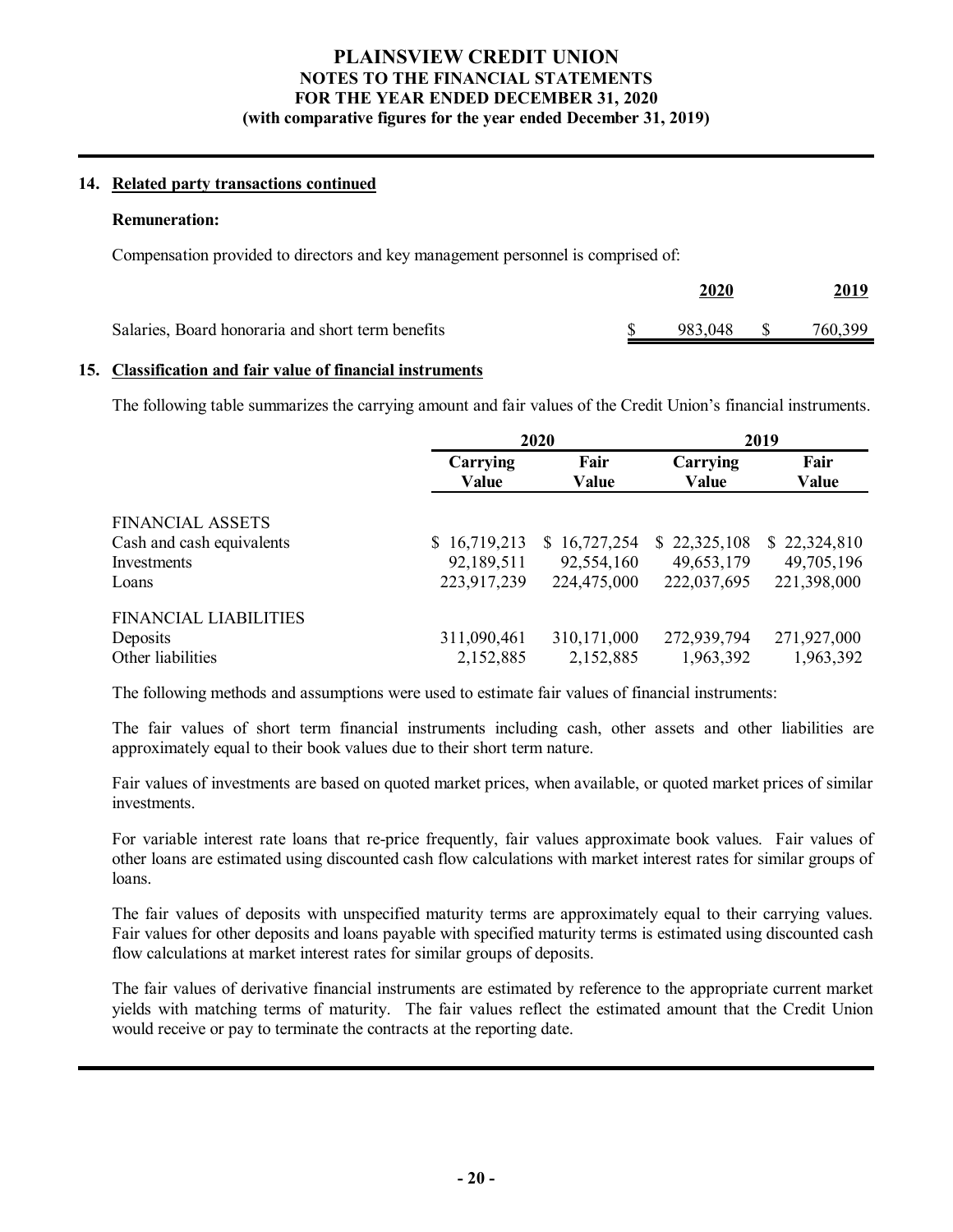## **15. Classification and fair value of financial instruments continued**

The following table provides an analysis of financial instruments measured at fair value at the end of the reporting period, by the fair value hierarchy into which the fair value measurement is categorized:

|                         |         |                | 2020        |              |
|-------------------------|---------|----------------|-------------|--------------|
|                         | Level 1 | <b>Level 2</b> | Level 3     | <b>Total</b> |
| <b>FINANCIAL ASSETS</b> |         |                |             |              |
| Concentra shares        | \$      | \$<br>-        | \$1,000,000 | \$1,000,000  |
| SaskCentral shares      |         |                | 2,739,886   | 2,739,886    |
|                         |         |                | 2019        |              |
|                         | Level 1 | <b>Level 2</b> | Level 3     | <b>Total</b> |
| FINANCIAL ASSETS        |         |                |             |              |
| Concentra shares        | \$      | \$             | \$1,000,000 | \$1,000,000  |
| SaskCentral shares      |         |                | 2,739,886   | 2,739,886    |

## **16. Financial instrument risk management**

## **Credit risk**

Credit risk is the risk of financial loss to the Credit Union if a customer or counterparty defaults on its contractual payment obligations. Credit risk may arise from loans, receivables and investments.

Credit risk is managed in accordance with policies and procedures established by the Board of Directors. In addition, CUDGC establishes standards with which the Credit Union must comply. The Credit Union's Board has established lending policies and procedures which outline the minimum standards and criteria for granting credit to borrowers. Certain types of lending are subject to an annual review process to ensure that standards continue to be met. Accounts which are deemed to be of higher than average risk are monitored more frequently. Policy and procedures also specify the type of assets which may be taken as collateral and the techniques for valuation.

The Credit Union has established credit limits for individual borrowers to manage overall credit risk of the portfolio and establish parameters for credit diversification. The maximum aggregate credit per member is limited to 25% of capital and the maximum unsecured lending limit is \$50,000. The established portfolio mix for 2020 is:

|             | <b>Board policy</b> | Actual |
|-------------|---------------------|--------|
| Consumer    | $25 - 50\%$         | 50%    |
| Agriculture | $20 - 50\%$         | 24%    |
| Commerical  | 25-50%              | 26%    |

Except as otherwise noted below, the carrying amount of the financial assets recognized in the financial statements, which is net of impairment losses, represents the Credit Union's maximum exposure to credit risk, without taking into account collateral or other credit enhancements held. During the period,  $\text{SNIL} (2019 - \text{SNIL})$ of loans were written off but still subject to enforcement activity. At December 31, 2020, the Credit Union held \$NIL (2019 - \$NIL) in assets pledged as security on loans.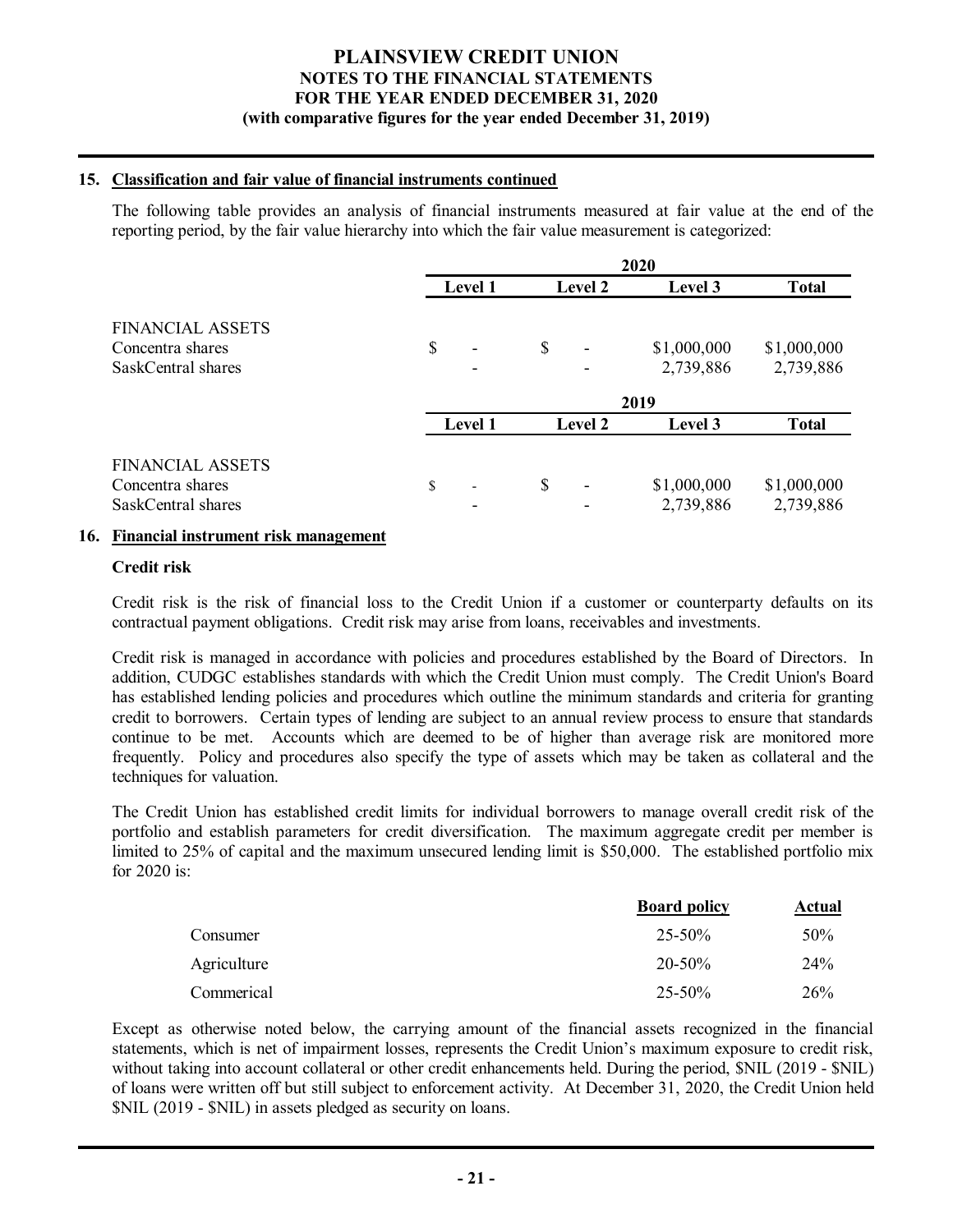## **16. Financial instrument risk management continued**

In addition, in the normal course of business, the Credit Union has entered into various commitments to extend credit that are not reported on the statement of financial position, including guarantees and letters of credit. The primary purpose of these contracts is to make funds available for the financing needs of customers. These are subject to normal credit standards, financial controls, risk management and monitoring procedures.

Guarantees and standby letters of credit represent irrevocable commitments that the Credit Union will make payments in the event that a customer can not meet its obligations to third parties, and they carry the same risk, recourse and collateral security requirements as loans extended to customers. Commercial letters of credit are instruments issued on behalf of a customer authorizing a third party to draw drafts on the Credit Union up to a stipulated amount subject to specific terms and conditions. The Credit Union is at risk for any drafts drawn that are not ultimately settled by the customer, but the amounts are collateralized by the goods to which they relate. Commitments to extend credit represent unutilized portions of authorizations to extend credit in the form of loans, bankers' acceptances or letters of credit.

The amounts reported below represent the maximum credit exposure for commitments to extend credit. Many of these contracts expire without being drawn upon, thereby reducing the Credit Union's credit risk from the maximum commitment. As many commitments will expire or terminate without being funded, the amounts shown on the table below do not necessarily represent future cash requirements.

|                              | 2020                        | <u>2019</u> |
|------------------------------|-----------------------------|-------------|
| Undrawn lines of credit      | $$20,028,918$ $$17,235,638$ |             |
| Commercial letters of credit | 110.000                     | 117,000     |
| Commitments to extend credit | 6,774,639                   | 7,852,375   |

## **Liquidity risk**

Liquidity risk is the risk of financial loss to the Credit Union in the event that the Credit Union is unable to generate or obtain the necessary cash or cash equivalents in a timely manner, at a reasonable price, to meet its financial commitments as they come due.

Liquidity risk is managed in accordance with policies and procedures established by the Board of Directors. In addition, CUDGC establishes standards to which the Credit union must comply. The Credit Union's primary liquidity risk policies and procedures include policies for minimum liquidity holdings, monthly monitoring and access to additional short term financing.

The Credit Union enters into transactions to purchase goods and services on credit and/or borrow funds for which repayment is required at various maturity dates, including processing the financial transactions of borrowers and depositors. Liquidity risk is measured by reviewing the Credit Union's future cash flows for the possibility of a negative net cash flow. The contractual maturities of financial liabilities can be found within the table under interest rate risk below.

#### **Market risk**

Market risk is the risk of loss in value of financial instruments that may arise from changes in market factors such as interest rates, equity prices and credit spreads. The Credit Union's exposure changes depending on market conditions.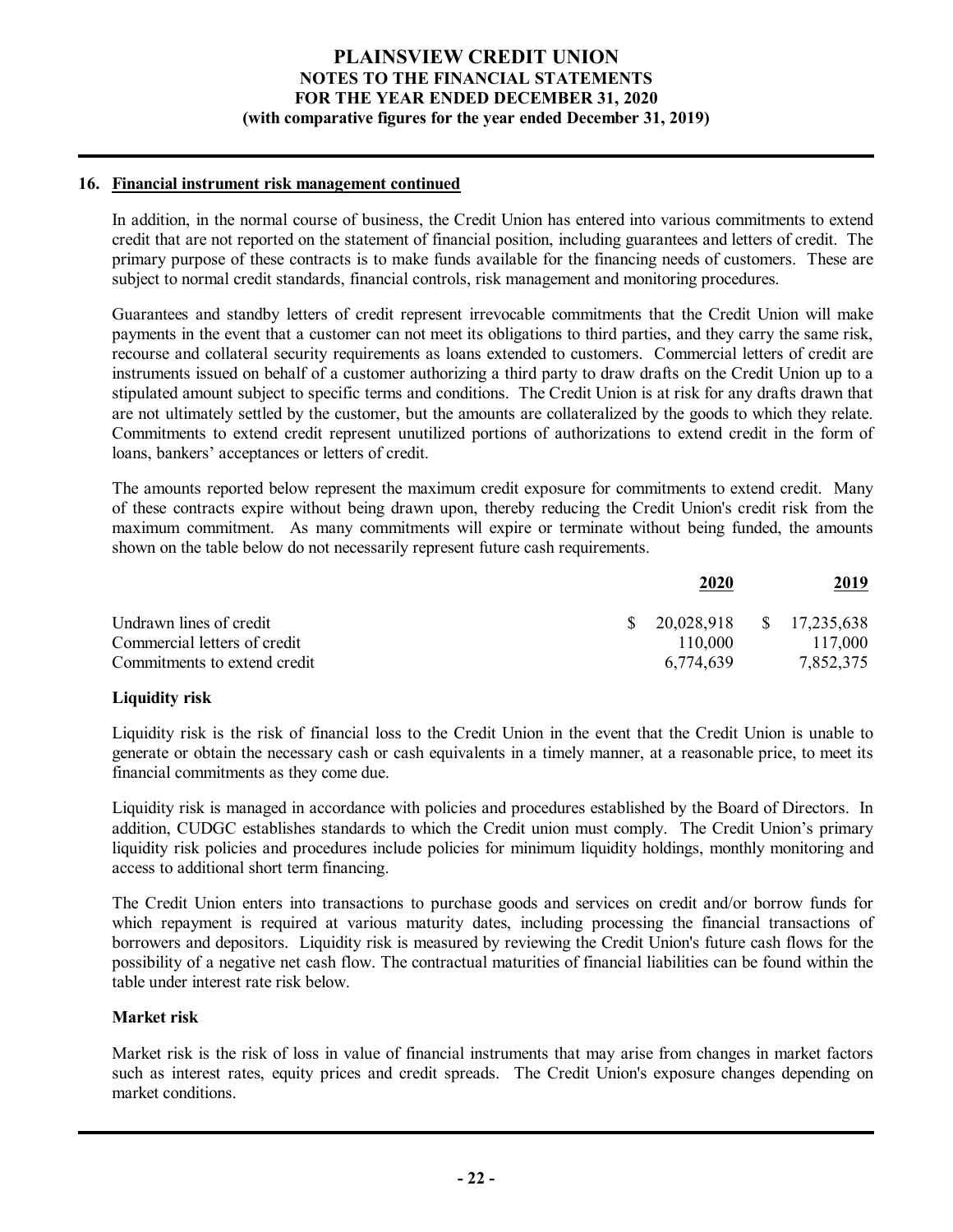## **16. Financial instrument risk management continued**

Market risk is managed in accordance with policies and procedures established by the Board of Directors. In addition, CUDGC establishes standards to which the Credit Union must comply. The Credit Union's primary market risk policies and procedures include policies for maximum mismatch levels, monthly monitoring and adjusting product mix to address match position.

The primary market risk that the Credit Union is exposed to is interest rate risk. Interest rate risk is the potential adverse impact on the earnings due to changes in interest rates. The Credit Union's exposure to interest rate risk arises primarily from timing differences in the re-pricing of assets and liabilities, including financial assets and liabilities with fixed and floating rates. The Credit Union's exposure to interest rate risk can be measured by the mismatch or gap, between the assets, liabilities and off balance sheet instruments scheduled to mature or re-price on particular dates. Gap analysis measures the difference between the amount of assets and liabilities that reprice in specific time periods.

To manage exposure to interest rate fluctuations and to manage asset and liability mismatch, the Credit Union may enter into interest rate swaps. These minimize the interest rate risk and cash required to liquidate the contracts by entering into counter balancing positions. The Credit Union did not use interest rate swaps in the current year.

The table below summarizes the carrying amounts of financial instruments exposed to interest rate risk by the earlier of the contractual re-pricing/maturity dates. Re-pricing dates are based on the earlier of maturity or the contractual re-pricing date and effective interest rates, where applicable, represent the weighted average effective yield.

|                                         |                     |                    | 2020                          |                                                                   |                 |                               |                                     |
|-----------------------------------------|---------------------|--------------------|-------------------------------|-------------------------------------------------------------------|-----------------|-------------------------------|-------------------------------------|
|                                         | On<br>Demand        | Within<br>3 months | Over<br>3 months<br>to 1 year | Over<br>1 year<br>to 5 years                                      | Over<br>5 years | Non-<br>interest<br>sensitive | Total                               |
| <b>ASSETS</b><br>Total assets           |                     |                    |                               | $$114,711,200 \$ $$24,110,900 \$ $$54,805,100 \$ $$131,600,300 \$ |                 |                               | 311,500 \$ 15,425,200 \$340,964,200 |
| <b>LIABILITIES</b><br>Total liabilities | 161,874,200         | 15,128,600         | 20,596,600                    | 45,737,100                                                        |                 | 97,627,700                    | 340,964,200                         |
| On-balance sheet gap                    | $(47, 163, 000)$ \$ |                    |                               | 8,982,300 \$ 34,208,500 \$ 85,863,200 \$                          |                 | 311,500 \$ (82,202,500)\$     |                                     |
|                                         |                     |                    | 2019                          |                                                                   |                 |                               |                                     |
|                                         | On<br>Demand        | Within<br>3 months | Over<br>3 months<br>to 1 year | Over<br>1 year<br>to 5 years                                      | Over<br>5 years | Non-<br>interest<br>sensitive | <b>Total</b>                        |
| On-balance sheet gap                    |                     |                    |                               | $$(100,533,000)$ \$ 52,540,000 \$ 35,569,000 \$ 75,986,000 \$     |                 | 263,000 \$ (63,825,000)\$     |                                     |

The above tables do not identify management's expectations of future events where re-pricing and maturity dates differ from contractual dates.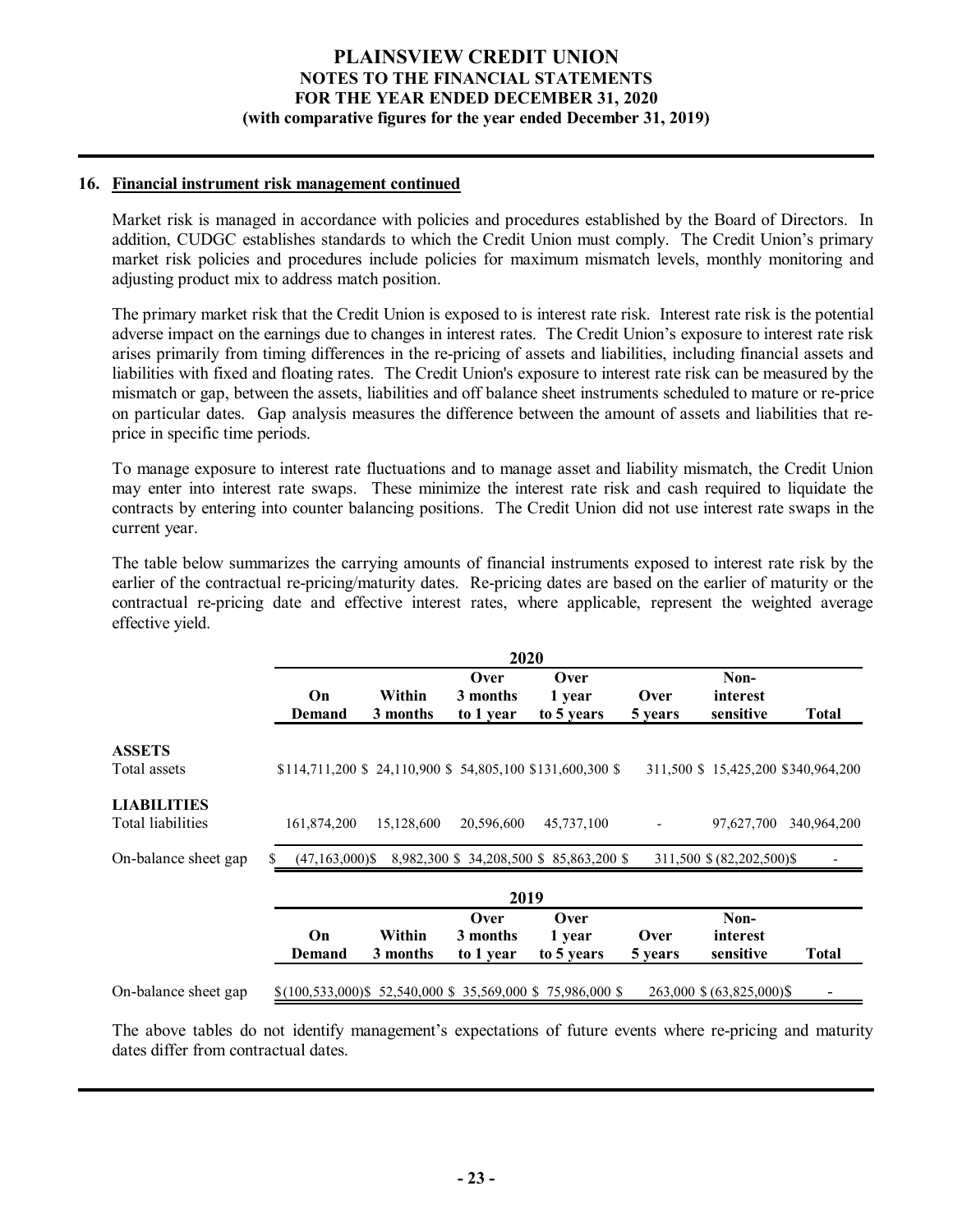## **16. Financial instrument risk management continued**

A 1% change in interest rates with all other variables held constant would result in a change in the Credit Union's profit for the year ended December 31, 2020 is unavailable (2019 - \$92,649). The Credit Union uses Static Gap reports to simulate the effect of a change in the market rate of interest.

#### **17. Income taxes**

Income tax expense is comprised of:

|                                                                           | 2020      |    | 2019    |
|---------------------------------------------------------------------------|-----------|----|---------|
| <b>Current tax expense</b><br>Current period                              | 275,121   | \$ | 386,030 |
|                                                                           | 275,121   |    | 386,030 |
| Deferred tax expense<br>Origination and reversal of temporary differences | (114,300) |    | 176,100 |
|                                                                           | (114,300) |    | 176,100 |
| Total income tax expense                                                  | 160,821   | S  | 562,130 |

The income tax expense for the year can be reconciled to the accounting profit as follows:

|                                          | 2020                     |   | 2019      |
|------------------------------------------|--------------------------|---|-----------|
| Income before provision for income taxes | \$<br>712,681            | S | 2,338,280 |
| Combined federal and provincial tax rate | 27.00 %                  |   | 27.00 %   |
| Income tax expense at statutory rate     | 192,424                  |   | 631,336   |
| Adjusted for the effect of:              |                          |   |           |
| Non-deductible expenses                  | 1,126                    |   | 3,082     |
| Non-taxable income                       | (32,675)                 |   | (32, 864) |
| Credit Union rate reduction              | $\overline{\phantom{a}}$ |   | (34,072)  |
| Other differences                        | (54)                     |   | (5,352)   |
|                                          | 160,821                  |   | 562,130   |

Starting in 2017, the Saskatchewan preferred rate additional deduction for credit unions began phasing out. For 2017, the provincial deduction was reduced to 75% of what the Credit Union would otherwise be entitled to under the old rules, in 2018 the deduction was reduced to 50%, and in 2019 the deduction was reduced to 25%. In 2020, the provincial deduction was decreased to 0%.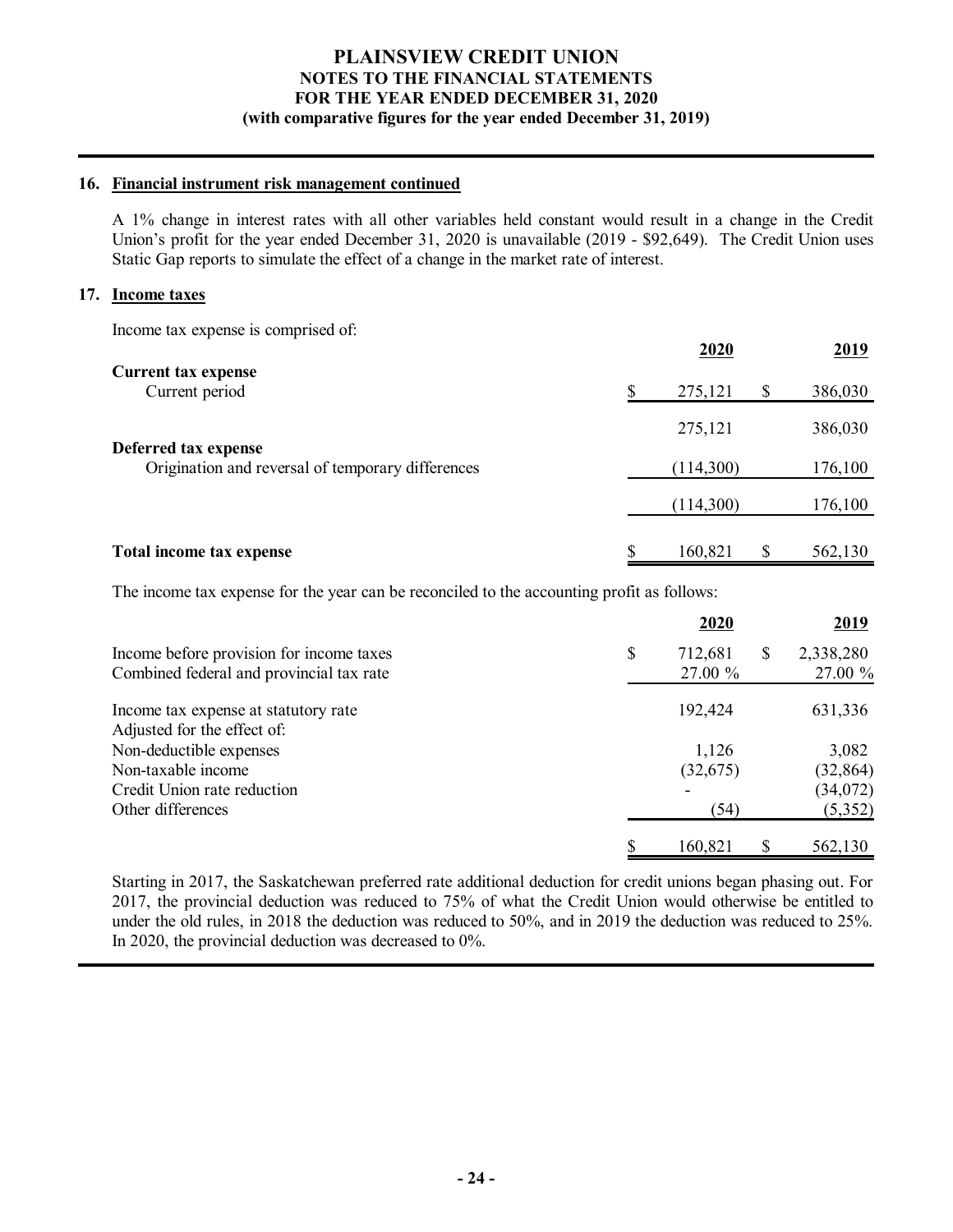## **17. Income taxes continued**

Deferred income tax assets and liabilities recognized are attributable to the following:

|                                             |   | 2020       |    | 2019       |
|---------------------------------------------|---|------------|----|------------|
| Deferred income tax assets                  |   |            |    |            |
| Loans                                       |   | 248,300    | \$ | 91,200     |
|                                             |   | 248,300    |    | 91,200     |
| Deferred income tax liabilities             |   |            |    |            |
| Property and equipment                      |   | 392,400    | \$ | 349,600    |
|                                             |   | 392,400    |    | 349,600    |
| Net deferred income taxes                   |   | (144, 100) | S  | (258, 400) |
|                                             |   | 2020       |    | 2019       |
| Deferred tax assets                         |   |            |    |            |
| - To be recovered within 12 months          |   | 248,300    | \$ | 91,200     |
| Deferred income tax liabilities             |   |            |    |            |
| - To be recovered after more than 12 months | S | 392,400    | \$ | 349,600    |

## **18. Employee future benefits**

The Credit Union's employee future benefit program consists of a defined contribution pension plan. Credit Union contributions to the defined contribution plan are expensed as incurred. The Credit Union has no legal or constructive obligation to pay further contributions if the plan does not hold sufficient assets to pay all employees the benefits relating to employee service in the current and prior periods.

Pension benefits of \$221,325 (2019 - \$196,701) were paid to defined contribution retirement plans during the year.

## **19. Subsequent event - business combination**

On June 15, 2020, the membership of Plainsview Credit Union voted in favour of amalgamating with Horizon Credit Union and Cornerstone Credit Union Financial Group Limited effective January 1, 2021. The amalgamation was approved by the Credit Union Deposit Guarantee Corporation pursuant to subsection 307(2)(d) of the Act on June 25, 2020, with the newly amalgamated Credit Union operating as Cornerstone Credit Union Financial Group Limited.

The assets and liabilities of Plainsview Credit Union will be transferred to Cornerstone Credit Union Financial Group Limited at the date of amalgamation.

## **20. Significant event**

On March 11, 2020, the World Health Organization declared a global pandemic for the COVID-19 virus. The Credit Union is following health advisories and mandatory requirements from local, provincial and national health and government organizations. The Credit Union has continued to provide lending and deposit services since the pandemic was declared. The future impact of the pandemic on the Credit Union's operations and finances, if any, is unknown at this time.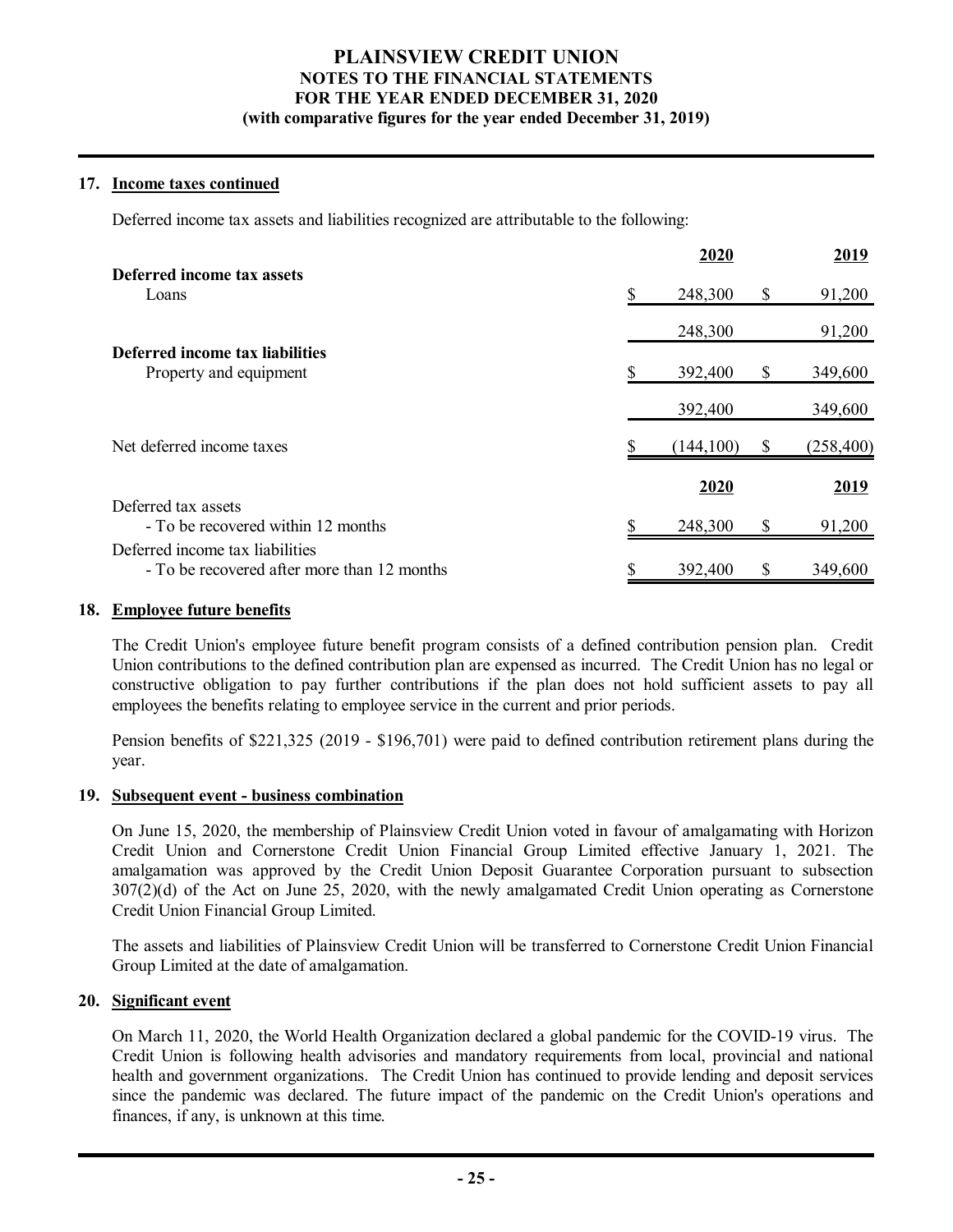## **PLAINSVIEW CREDIT UNION SCHEDULE OF NON-INTEREST EXPENSES (Unaudited) FOR THE YEAR ENDED DECEMBER 31, 2020 (with comparative figures for the year ended December 31, 2019)**

## **SCHEDULE 1**

|    | 2020      |                                               | 2019               |
|----|-----------|-----------------------------------------------|--------------------|
|    |           |                                               |                    |
| \$ | 306,792   | \$                                            | 289,185            |
|    | 75,758    |                                               | 59,387             |
|    | 74,579    |                                               | 86,159             |
|    | 1,810     |                                               | (571)              |
|    | 623,419   |                                               | 564,440            |
|    | 36,713    |                                               | 29,778             |
|    | 125,105   |                                               | 124,938            |
|    | 97,793    |                                               | 77,429             |
|    |           |                                               | 1,223              |
|    | 297,281   |                                               | 348,107            |
|    | 180,917   |                                               | 187,225            |
|    | 267,298   |                                               | 367,589            |
|    | 2,087,465 | \$                                            | 2,134,889          |
|    |           |                                               |                    |
| \$ |           |                                               | 224,652            |
|    | 448,911   |                                               | 543,382            |
|    | 26,418    |                                               | 29,095             |
|    | 130,147   |                                               | 133,590            |
|    | 841,771   | \$                                            | 930,719            |
|    |           |                                               |                    |
|    |           |                                               | 4,615              |
|    |           |                                               | 52,097             |
|    |           |                                               | 21,935             |
|    |           |                                               | 41,682             |
|    | 64,657    |                                               | 18,533             |
| S  | 135,070   | \$                                            | 138,862            |
|    | \$        | 236,295<br>2,818<br>27,968<br>2,137<br>37,490 | \$<br>$\mathbb{S}$ |